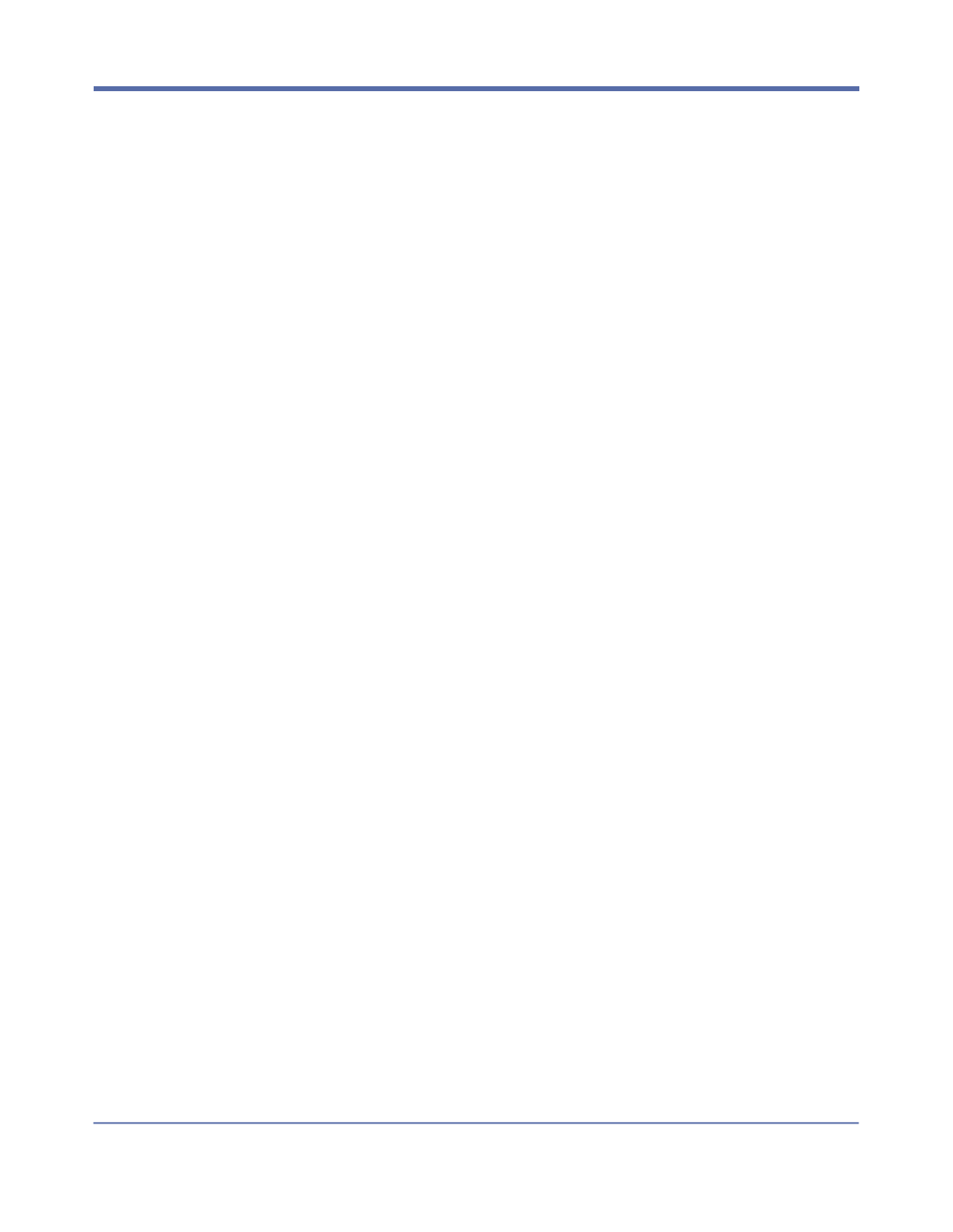| Introduction                                       | 5  |
|----------------------------------------------------|----|
| <b>Music Department Mission Statement</b>          | 5  |
| <b>Program Outcomes</b>                            | 5  |
| <b>Faculty</b>                                     | 6  |
| <b>Academic Requirements for Programs of Study</b> | 7  |
| <b>Financial Aid and Scholarships</b>              | 15 |
| <b>Music Scholarship Audition Guidelines</b>       | 16 |
| Department Policies-Academic                       | 18 |
| <b>Department Policies-Facilities</b>              | 22 |
| <b>Advising Tools</b>                              | 24 |
| Department of Music Course Rotation Calendar       | 29 |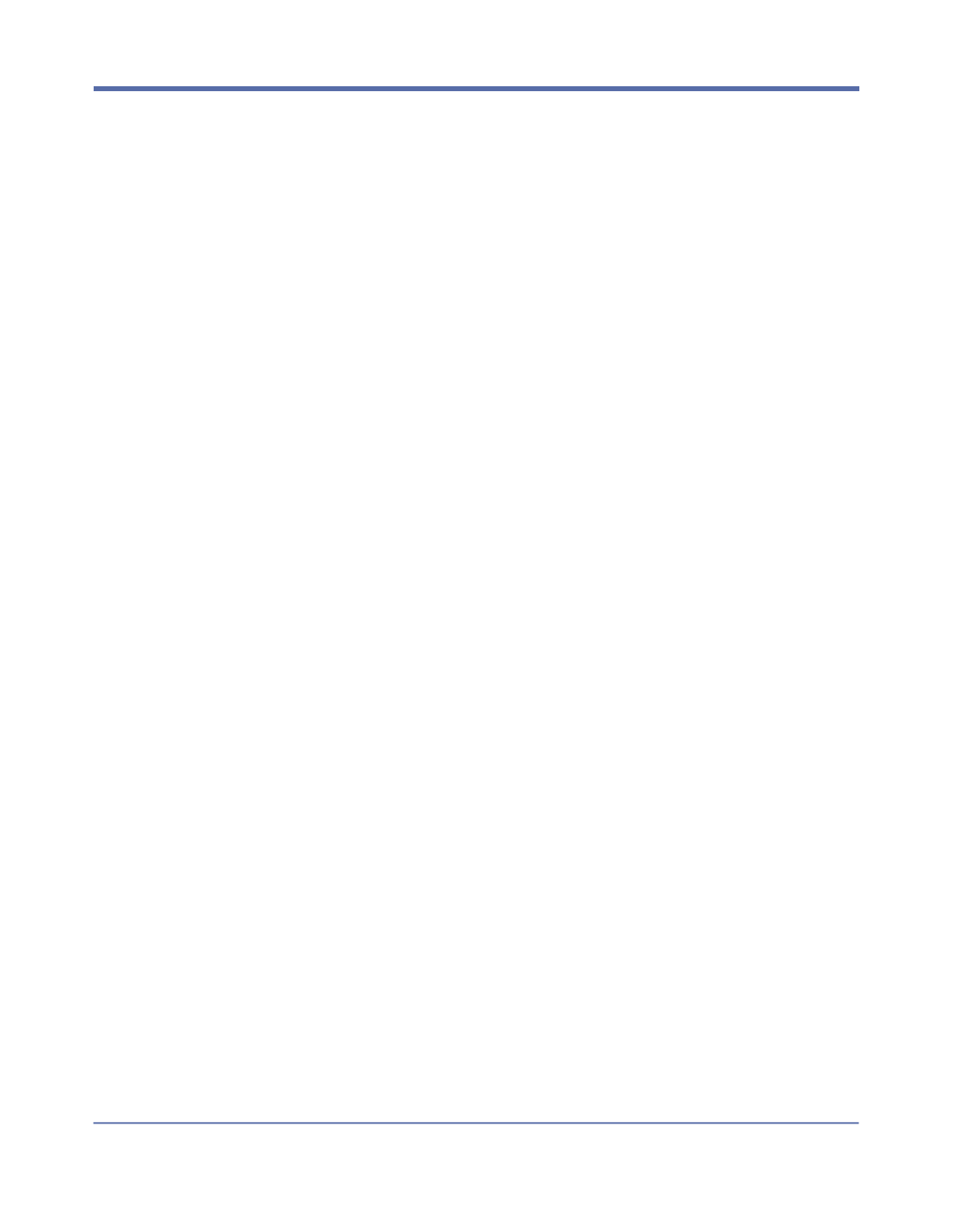# <span id="page-4-0"></span>INTRODUCTION

The Sheridan College Department of Music Student Handbook is distributed to all music majors and faculty at the beginning of each fall semester and is available year-round at sheridancollegemusic.com. It highlights college policies and procedures that are particularly relevant to students seeking the Associate of Fine Arts degree in Music and/or the Certificate of Completion in Music Technology.

# <span id="page-4-1"></span>MUSIC DEPARTMENT MISSION STATEMENT

The Sheridan College Department of Music provides quality 21st century music instruction, numerous performing opportunities, and diverse cultural enrichment for the college populace and the surrounding community.

# <span id="page-4-2"></span>PROGRAM OUTCOMES

### **ASSOCIATE OF FINE ARTS DEGREE IN MUSIC OR MUSIC TECHNOLOGY**

Graduates of the Music AFA Program will:

- perform varied repertoire associated with the student's primary instrument.
- summarize musical styles, genres, traditions, and major figures from various cultures and historical periods.
- analyze written and aural examples from music literature.
- use basic music technology tools.
- demonstrate competency in basic piano keyboard skills.
- exhibit appropriate entrepreneurial skills necessary for success within the 21st century arts environment.

### **CERTIFICATE OF COMPLETION IN MUSIC TECHNOLOGY**

Graduates of the Music Technology Certificate of Completion Program will be able to:

- operate music technology-related software and hardware.
- apply problem-solving skills to resolve technical or musical challenges.
- design and realize musical compositions and productions.
- assemble a portfolio for purposes of self-promotion and professional networking.
- collaborate effectively with others in a creative team environment.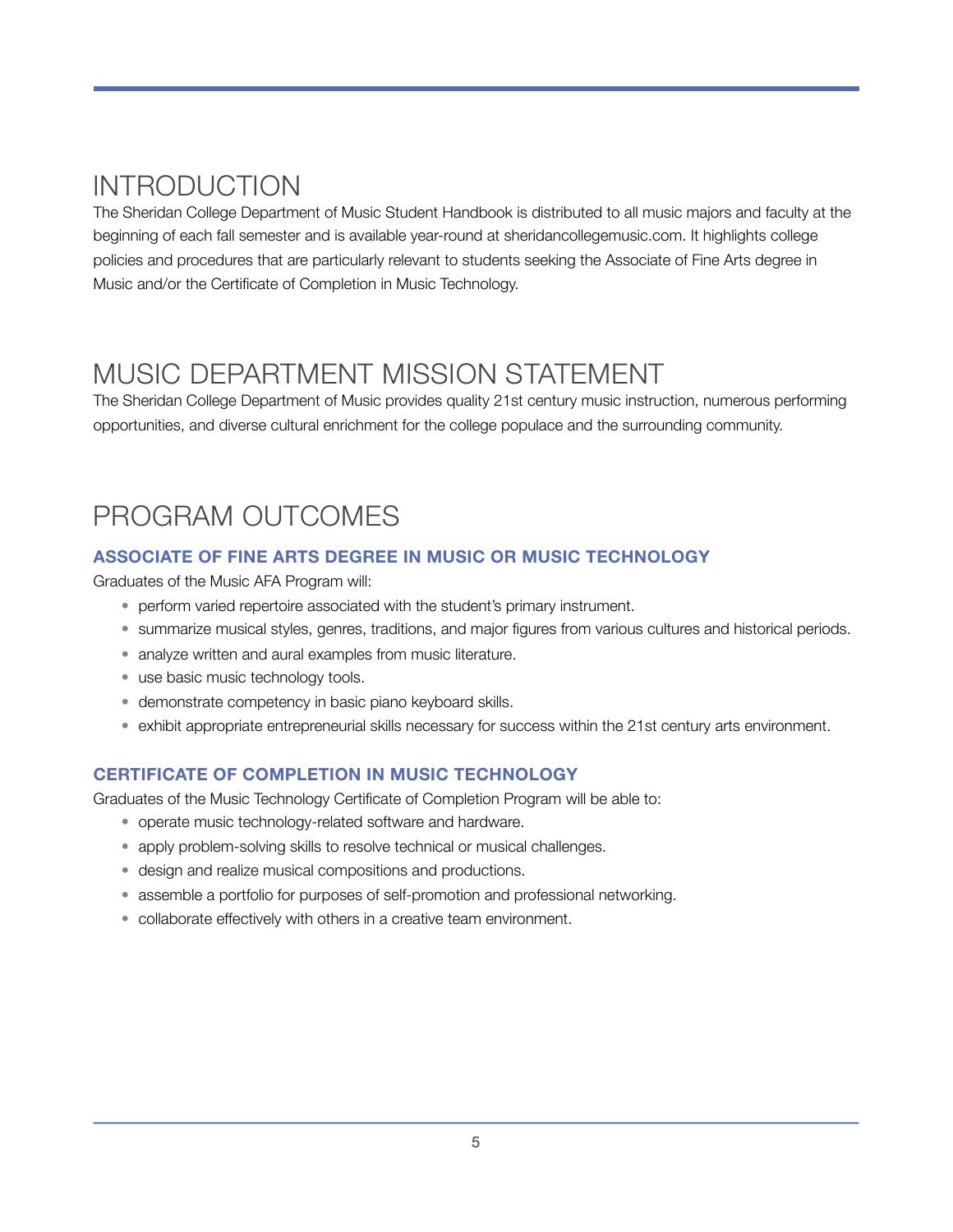# <span id="page-5-0"></span>**FACULTY**

#### **MARK ELLIOT BERGMAN**

BM, Eastman School of Music; MM, Manhattan School of Music; MM, Yale University; DA, George Mason University. Director of Strings and Orchestral Studies. mbergman@sheridan.edu

#### **RACHEL BERGMAN**

BA, Skidmore College; PhD, Yale University. Instructor of Flute and Dean of Visual and Performing Arts. rbergman@sheridan.edu

#### **CHRISTIAN ERICKSON**

BM, University of Wyoming; MM, University of Nebraska-Lincoln; DMA, University of Colorado Boulder. Chair, Music Department; Coordinator of Music Theory and Music Technology. cerickson@sheridan.edu

#### **ROBERT PSURNY**

BM, University of Toledo; MM, Ohio University; DMA, Cleveland Institute of Music. Director of Choirs and Vocal Studies. rpsurny@sheridan.edu

#### **ERIC RICHARDS**

BS and MM, Duquesne University; DMA, University of Maryland. Director of Bands and Jazz Studies. erichards@sheridan.edu

#### **ADJUNCT FACULTY**

Jan Ambler, piano and keyboard theory; Dr. Patrick Brown, saxophone; Martha Castillero, voice and music fundamentals; Don Cherni, clarinet; Dr. Ariel Downing, music education; Betsy Edwards, piano; Richard Gilmore, harmonica and blues studies; Wynton Grant, violin; Craig Hall, jazz guitar; Jacob Hirschman, music technology; Dr. Marta Howard, viola; Dee-Dee Johnson, music appreciation; Rod Jost, bass guitar; Justin Parker, guitar; Keller Paulson, percussion; Dana Prater, French horn; Katie Smirnova, violin; Jordan Wirth, percussion.

#### **SUPPORT STAFF**

Megan Boedeker, administrative assistant; Don Cherni, piano technician; Jacob Hirschman, WCA technical director; Loretta Tonak, staff accompanist.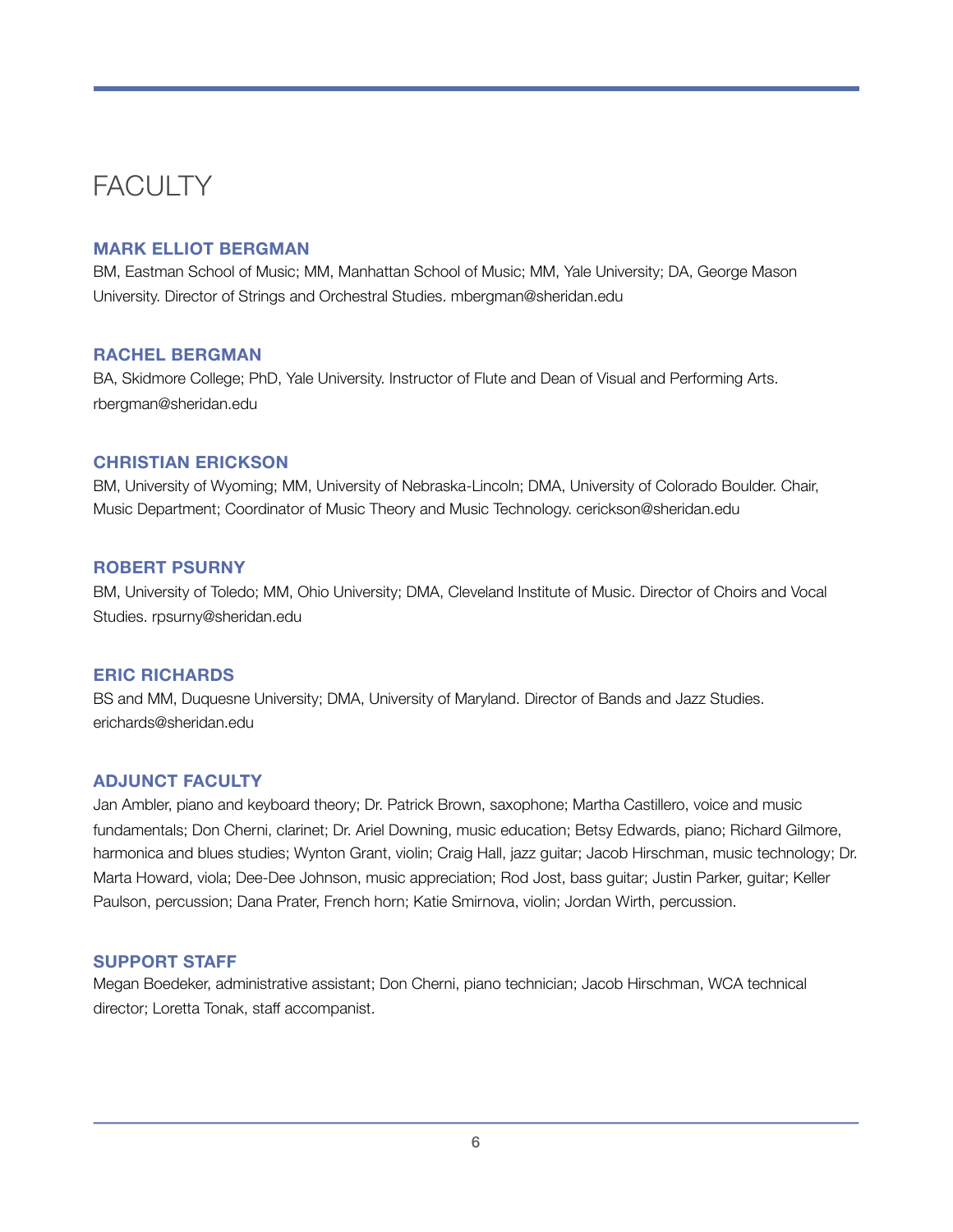# <span id="page-6-0"></span>ACADEMIC REQUIREMENTS FOR PROGRAMS OF STUDY

The Sheridan College Music Department offers three programs of study: the Associate of Fine Arts Degree in Music (General Music Emphasis), the Associate of Fine Arts Degree in Music (Music Technology Emphasis), and the Certificate of Completion in Music Technology. Additionally, an option to obtain the Associate of Science Degree in General Studies with an emphasis on music electives is available.

### **ASSOCIATE OF FINE ARTS DEGREE IN MUSIC**

The AFA Degree in Music delivers a full two-year curriculum, which prepares students to transfer to baccalaureate institutions at a junior standing. This degree is for the music major desiring a career in areas of performance and/or academia. The curriculum focuses on the traditional core training of the conservatory model that includes foundations in music theory, history, keyboard skills, and performance. The degree consists of a minimum of 60 credit hours as summarized below:

#### **Core Curriculum (36 credit hours)**

- MUSC 1030 Written Theory I (3 credit hours)
- MUSC 1035 Aural Theory I (1)
- MUSC 1040 Written Theory II (3)
- MUSC 1045 Aural Theory II (1)
- MUSC 1290 Keyboard Theory I (1)
- MUSC 1295 Keyboard Theory II (1)
- MUSC 1415 Intro to Music Tech (3)
- MUSC 2030 Written Theory III (3)
- MUSC 2035 Aural Theory III (1)
- MUSC 2040 Written Theory IV (3)
- MUSC 2045 Aural Theory IV (1)
- MUSC 2050 Music History Survey I (3)
- MUSC 2055 Music History Survey II (3)
- MUSC 2290 Keyboard Theory III (1)
- MUSC 2295 Keyboard Theory IV (1)
- MUSC 2500 Music Portfolio (2)
- Cultural Context Elective (choose *one* course from below)
	- MUSC 1425 History of Rock Music (3)
	- MUSC 1428 History of Jazz (3)
	- MUSC 2025 Intro to World Music (3)
- Professional Exploratory Elective (choose *one* course from below)
	- MUSC 1025 Intro to Music Education (2)
	- MUSC 1028 Intro to Music Therapy (2)
	- MUSC 1070 Composition (2)
	- MUSC 1272 Songwriting (2)
- MUSC 2480 Introduction to Music Industry Studies (2)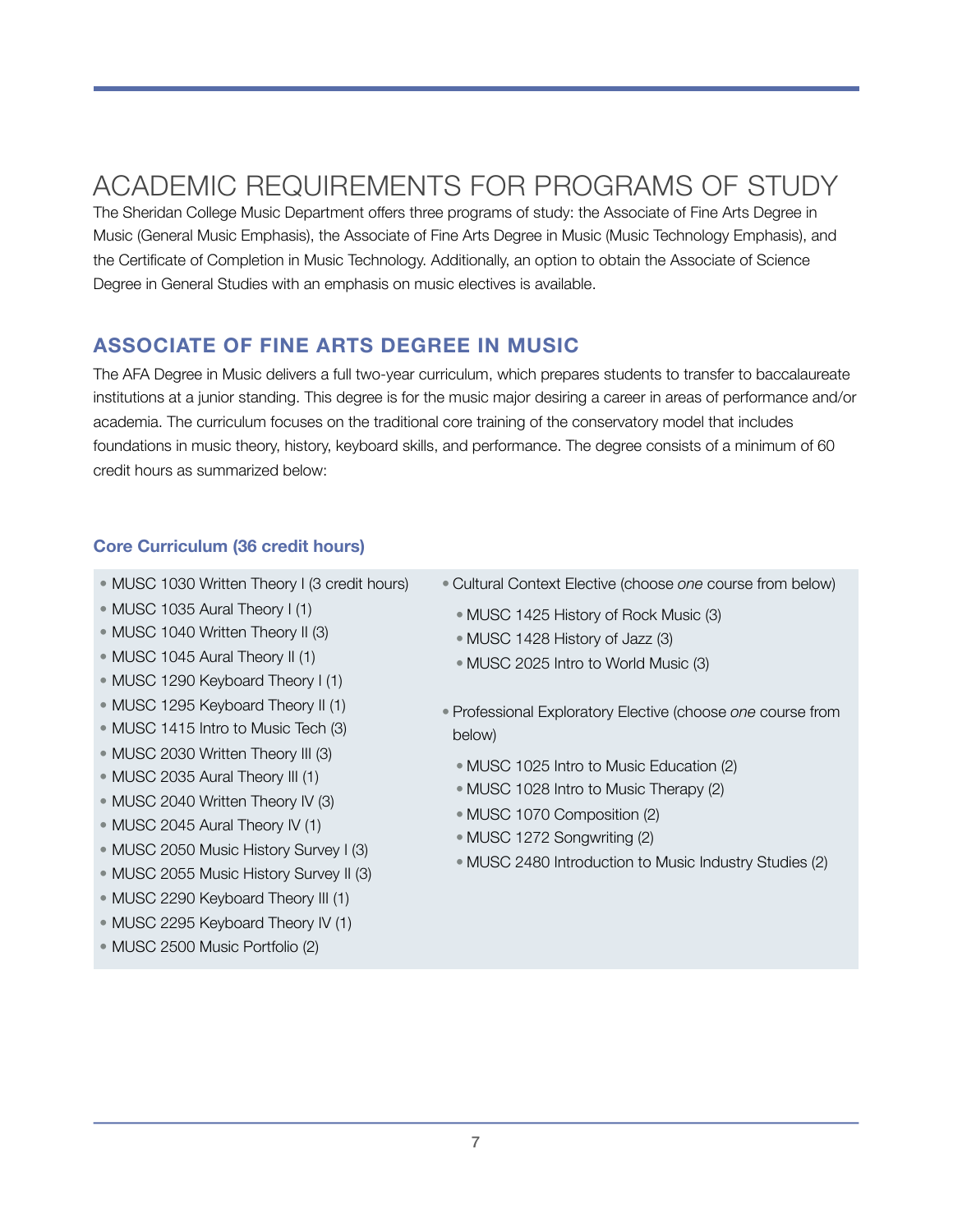#### **Convocation Requirement (0 credit hours; continuous registration required for music majors)**

This course is a periodically-scheduled recital hour for students and guest performers. In addition to scheduled convocations, students attend selected concerts and other cultural events. Announcements and other pertinent music program business occurs during convocation meetings.

#### **Lessons Requirement (4 credit hours minimum required)**

All music majors must enroll in one private lesson per semester. 1000-level lessons (MUSC 1130 and above) area for first-year study and 2000-level courses for second-year study. Students may choose to study brass, guitar, organ, percussion, piano, strings, voice, or winds. All private lessons are 1 to 2 credit hours each for a total of 8 credit hours applicable toward the lessons requirement of the AFA in Music.

#### **Ensemble Requirement (4 credit hours)**

All music majors must enroll in one ensemble per semester. Students may choose baroque ensemble, chamber choir, chamber music ensemble, chamber orchestra, collegiate chorale, guitar ensemble, jazz combo, jazz ensemble, music technology ensemble, percussion ensemble, symphony orchestra, wind ensemble, or woodwind ensemble. All ensembles are 1 credit hour each for a total of 4 credit hours that are applicable toward the ensemble requirement of an AFA in Music.

#### **Piano Proficiency Exam (0 credit hours)**

MUSC 2395 Piano Proficiency Exam is a zero-credit exam administered by a member of the piano faculty, which certifies keyboard competency. Most transfer institutions offering a baccalaureate degree require this type of exam, and completion of the exam is a prerequisite for certain upper-level music courses at some colleges and universities.

Sheridan College music majors should register for the exam during the fourth semester of study and complete the exam toward the end of MUSC 2295 Keyboard Theory IV. Upon successful completion of the exam, a grade of "Satisfactory" will be added to the student's transcript documenting his or her keyboard competency. There is no limit to the number of times a student can attempt the exam. Failing the exam will result in a grade of "Unsatisfactory," but will not prevent a student from graduating. To initiate the exam, students should contact a member of the piano faculty.

#### **General Education Requirements (16 credit hours)**

ENGL 1010 English I (3 credit hours) Advanced Writing Requirement (3)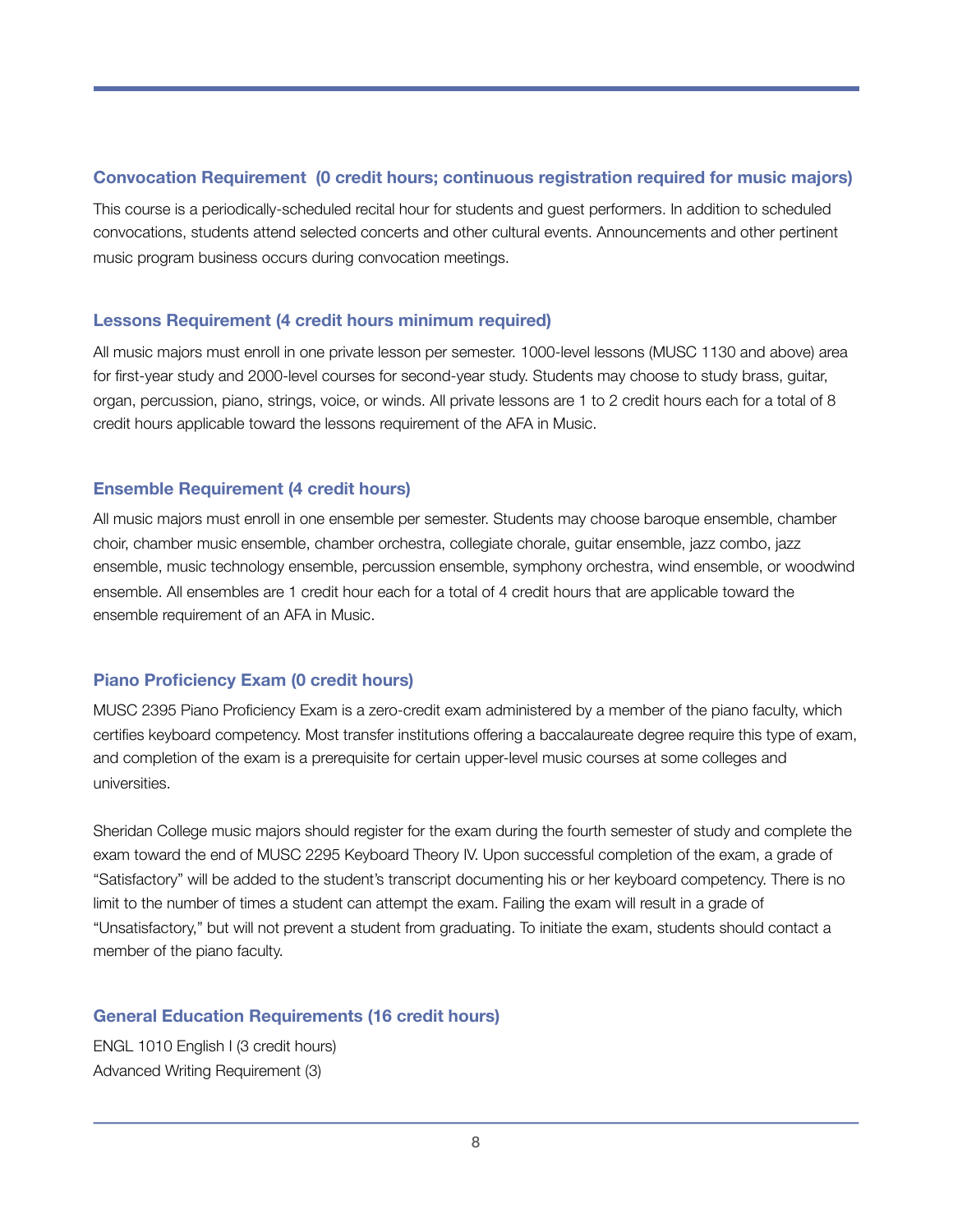Basic Math Requirement (3) US & WY Constitutions Requirement (3) Science Requirement (4)

### **RECOMMENDED COURSE OF STUDY FOR THE ASSOCIATE OF FINE ARTS DEGREE IN MUSIC — 60 CREDIT HOURS**

| Freshman Year-Fall Semester                    | Freshman Year-Spring Semester                   |
|------------------------------------------------|-------------------------------------------------|
| ENGL 1010 English I (3 credits)                | AW 1xxx Advanced Writing Elective (3)           |
| MUSC 0200 Convocation (0)                      | BM 1xxx Basic Math Elective (3)                 |
| MUSC 1030 Written Theory I (3)                 | MUSC 0200 Convocation (0)                       |
| MUSC 1035 Aural Theory I (1)                   | MUSC 1040 Written Theory II (3)                 |
| MUSC 1290 Keyboard Theory I (1)                | MUSC 1045 Aural Theory II (1)                   |
| MUSC 1415 Introduction to Music Technology (3) | MUSC 1295 Keyboard Theory II (1)                |
| MUSC 1xxx Lesson Elective (1)                  | MUSC xxxx Professional Exploratory Elective (2) |
| MUSC 1xxx Ensemble Elective (1)                | MUSC 1xxx Lesson Elective (1)                   |
|                                                | MUSC 1xxx Ensemble Elective (1)                 |
| <b>TOTAL CREDIT HOURS: 13</b>                  | <b>TOTAL CREDIT HOURS: 15</b>                   |

| Sophomore Year-Fall Semester            | <b>Sophomore Year-Spring Semester</b> |
|-----------------------------------------|---------------------------------------|
| CNST 1xxx US & WY Constitutions (3)     | MUSC 0200 Convocation (0)             |
| MUSC 0200 Convocation (0)               | MUSC 2040 Written Theory IV (3)       |
| MUSC 2030 Written Theory III (3)        | MUSC 2045 Aural Theory IV (1)         |
| MUSC 2035 Aural Theory III (1)          | MUSC 2055 Music History Survey II (3) |
| MUSC 2050 Music History Survey I (3)    | MUSC 2295 Keyboard Theory IV (1)      |
| MUSC 2290 Keyboard Theory III (1)       | MUSC 2395 Piano Proficiency Exam (0)  |
| MUSC 2xxx Lesson Elective II (1)        | MUSC 2500 Music Portfolio (2)         |
| MUSC 1xxx Ensemble Elective (1)         | MUSC 2xxx Lesson Elective II (1)      |
| MUSC xxxx Cultural Context Elective (3) | MUSC 1xxx Ensemble Elective (1)       |
|                                         | SCI 1xxx Science Elective (4)         |
| <b>TOTAL CREDIT HOURS: 16</b>           | TOTAL CREDIT HOURS: 16                |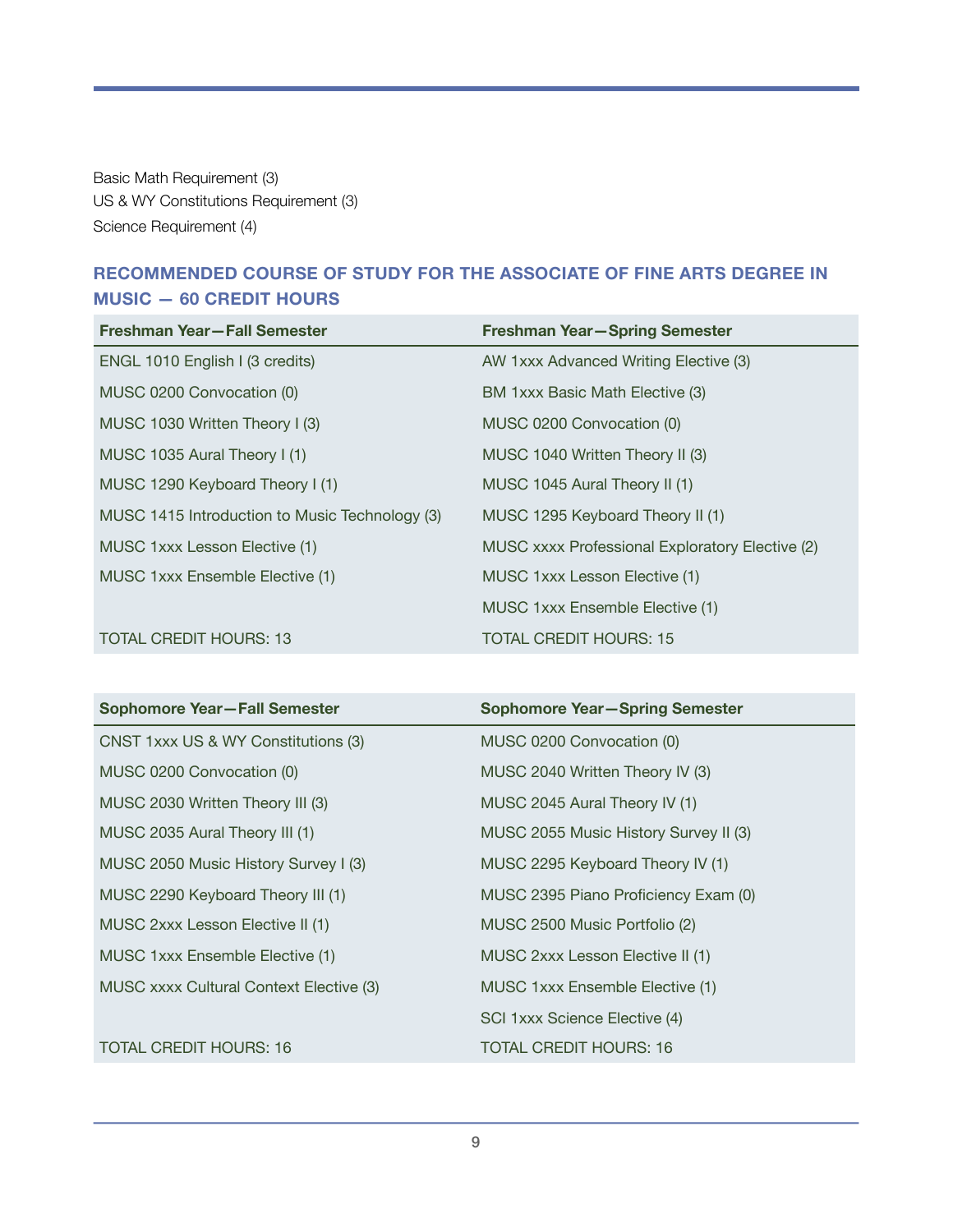## **ASSOCIATE OF FINE ARTS DEGREE IN MUSIC TECHNOLOGY**

The AFA Degree in Music (Music Technology Emphasis) combines the curriculum of the Music Technology Certificate of Completion, a traditional minor in music, and other music-tech related courses. This degree is for the music student who wishes to transfer to a traditional four-year music program, or to a professional trade school. The curriculum focuses on recording arts, digital audio production and editing, music engraving, and selfpromotion, as well as performance, music notation literacy, ear training, keyboard skills, and music history. The degree consists of a minimum of 60 credit hours as summarized below:

#### **Core Curriculum (36 credit hours)**

- MUSC 1070 Composition (2 credit hours)
- MUSC 1030 Written Theory I (3 credit hours)
- MUSC 1035 Aural Theory I (1)
- MUSC 1040 Written Theory II (3)
- MUSC 1045 Aural Theory II (1)
- MUSC 1290 Keyboard Theory I (1)
- MUSC 1295 Keyboard Theory II (1)
- MUSC 1415 Intro to Music Tech (3)
- MUSC 2050 Music History Survey I (3)
- MUSC 2055 Music History Survey II (3)
- MUSC 2410 Tech. for Live Sound (2)
- MUSC 2430 Intermediate Music Technology (3)
- MUSC 2445 Topics in Music Tech (1)
- MUSC 2480 Intro to Music Industry Studies (2)
- MUSC 2500 Music Portfolio (2)
- Cultural Context Elective (3 credits from any course below)
	- MUSC 1425 History of Rock Music
	- MUSC 1428 History of Jazz
	- MUSC 2025 Intro to World Music
- Professional Exploratory Elective (2 credits from any course below)
	- MUSC 1025 Intro to Music Education
	- MUSC 1028 Intro to Music Therapy
	- MUSC 1272 Songwriting

#### **Convocation Requirement (0 credit hours; continuous registration required for music majors)**

This course is a periodically-scheduled recital hour for students and guest performers. In addition to scheduled convocations, students attend selected concerts and other cultural events. Announcements and other pertinent music program business occurs during convocation meetings.

#### **Lessons Requirement (4 credit hours minimum required)**

All music majors must enroll in one private lesson per semester. 1000-level lessons (MUSC 1130 and above) area for first-year study and 2000-level courses for second-year study. Students may choose to study brass, guitar,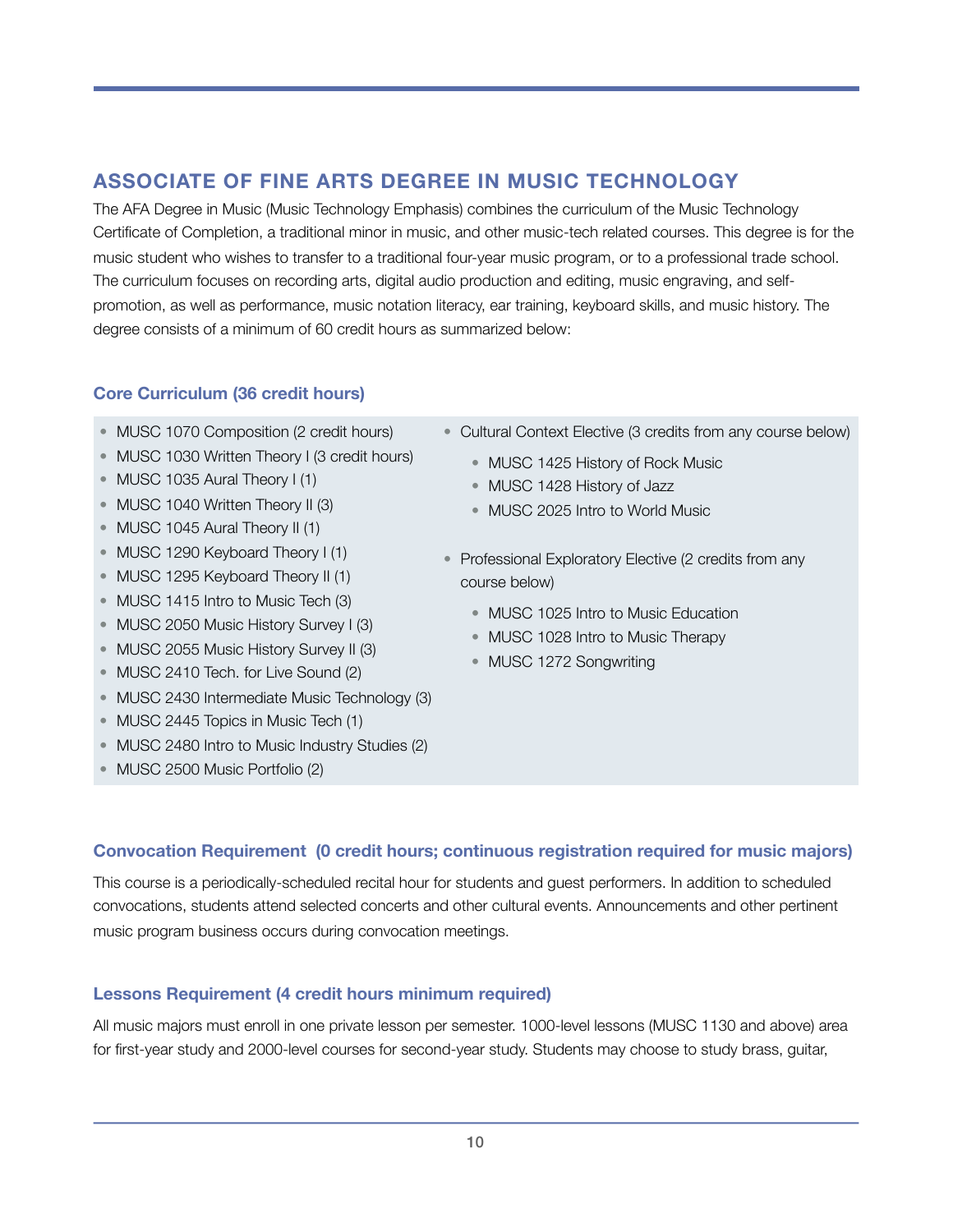organ, percussion, piano, strings, voice, or winds. All private lessons are 1 to 2 credit hours each for a total of 8 credit hours applicable toward the lessons requirement of the AFA in Music.

#### **Ensemble Requirement (4 credit hours)**

All music majors must enroll in one ensemble per semester. Students may choose baroque ensemble, chamber choir, chamber music ensemble, chamber orchestra, collegiate chorale, guitar ensemble, jazz combo, jazz ensemble, music technology ensemble, percussion ensemble, symphony orchestra, wind ensemble, or woodwind ensemble. All ensembles are 1 credit hour each for a total of 4 credit hours that are applicable toward the ensemble requirement of an AFA in Music.

#### **Piano Proficiency Exam (0 credit hours)**

MUSC 2395 Piano Proficiency Exam is a zero-credit exam administered by a member of the piano faculty, which certifies keyboard competency. Most transfer institutions offering a baccalaureate degree require this type of exam, and completion of the exam is a prerequisite for certain upper-level music courses at some colleges and universities.

Sheridan College music majors should register for the exam during the fourth semester of study and complete the exam toward the end of MUSC 2295 Keyboard Theory IV. Upon successful completion of the exam, a grade of "Satisfactory" will be added to the student's transcript documenting his or her keyboard competency. There is no limit to the number of times a student can attempt the exam. Failing the exam will result in a grade of "Unsatisfactory," but will not prevent a student from graduating. To initiate the exam, students should contact a member of the piano faculty.

#### **General Education Requirements (16 credit hours)**

ENGL 1010 English I (3 credit hours) Advanced Writing Requirement (3) Basic Math Requirement (3) US & WY Constitutions Requirement (3) Science Requirement (4)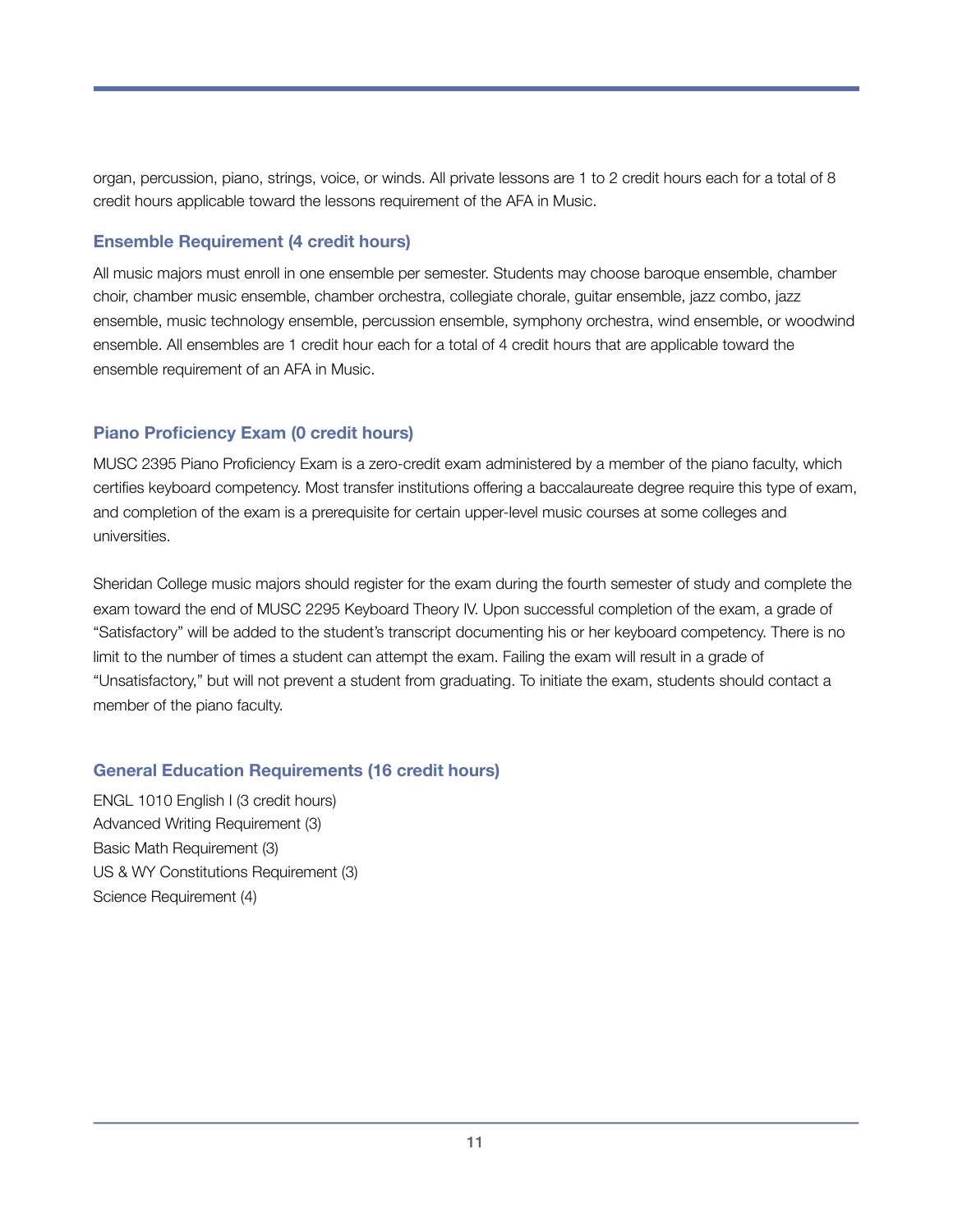### **RECOMMENDED COURSE OF STUDY FOR THE ASSOCIATE OF FINE ARTS DEGREE IN MUSIC TECHNOLOGY — 60 CREDIT HOURS**

| Freshman Year-Fall Semester                    | Freshman Year-Spring Semester               |
|------------------------------------------------|---------------------------------------------|
| ENGL 1010 English I (3 credits)                | AW 1xxx Advanced Writing Elective (3)       |
| MUSC 0200 Convocation (0)                      | BM 1xxx Basic Math Elective (3)             |
| MUSC 1030 Written Theory I (3)                 | MUSC 0200 Convocation (0)                   |
| MUSC 1035 Aural Theory I (1)                   | MUSC 1040 Written Theory II (3)             |
| MUSC 1290 Keyboard Theory I (1)                | MUSC 1045 Aural Theory II (1)               |
| MUSC 1415 Introduction to Music Technology (3) | MUSC 1295 Keyboard Theory II (1)            |
| MUSC 1xxx Lesson Elective (1)                  | MUSC 2430 Intermediate Music Technology (3) |
| MUSC 1xxx Ensemble Elective (1)                | MUSC 1xxx Lesson Elective (1)               |
|                                                | MUSC 1xxx Ensemble Elective (1)             |
| <b>TOTAL CREDIT HOURS: 13</b>                  | <b>TOTAL CREDIT HOURS: 16</b>               |

| Sophomore Year-Fall Semester                  | <b>Sophomore Year-Spring Semester</b>           |
|-----------------------------------------------|-------------------------------------------------|
| CNST 1xxx US & WY Constitutions (3)           | MUSC 0200 Convocation (0)                       |
| MUSC 0200 Convocation (0)                     | MUSC xxxx Professional Exploratory Elective (2) |
| MUSC 2050 Music History Survey I (3)          | MUSC 1070 Composition (2)                       |
| MUSC 2410 Techniques for Live Sound (2)       | MUSC 2055 Music History Survey II (3)           |
| MUSC 2445 Topics in Music Technology (1)      | MUSC 2500 Music Portfolio (2)                   |
| MUSC 2480 Intro to Music Industry Studies (2) | MUSC 2xxx Lesson Elective II (1)                |
| MUSC 2xxx Lesson Elective II (1)              | MUSC 1xxx Ensemble Elective (1)                 |
| MUSC 1xxx Ensemble Elective (1)               | SCI 1xxx Science Elective (4)                   |
| MUSC xxxx Cultural Context Elective (3)       |                                                 |
| <b>TOTAL CREDIT HOURS: 16</b>                 | <b>TOTAL CREDIT HOURS: 15</b>                   |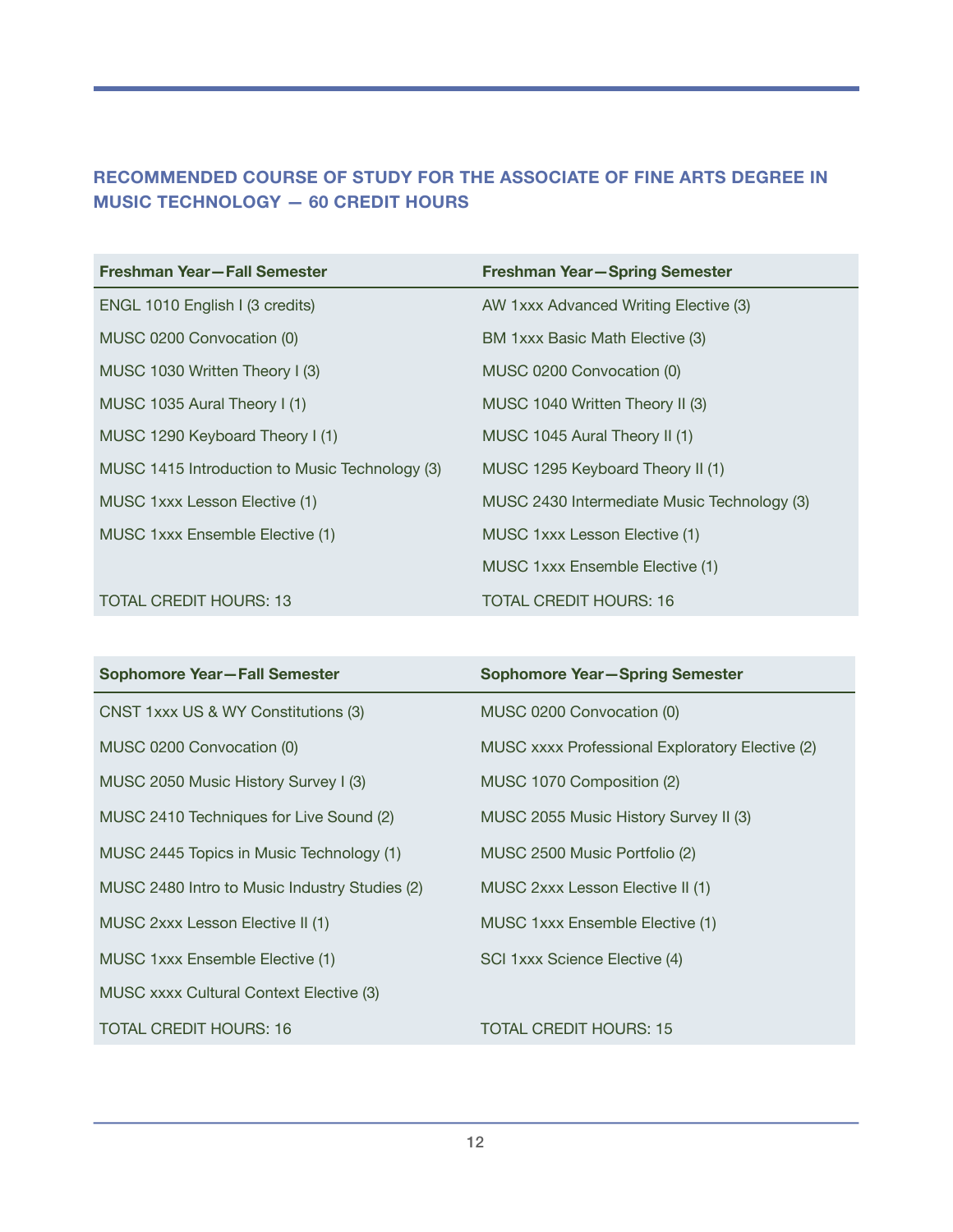### **CERTIFICATE OF COMPLETION IN MUSIC TECHNOLOGY**

The Sheridan College Music Technology Program offers a comprehensive course of study that leads to a Certificate of Completion in Music Technology. This certificate is designed for students desiring a career in an area or areas of music production. The curriculum focuses on recording arts, digital audio production and editing, music engraving, performance and self-promotion. The certificate may be earned as a stand-alone credential, or as a supplement to any other degree offered by the college. The certificate consists of a minimum of 15 credit hours as summarized below:

#### **Core Curriculum (10 credit hours)**

- MUSC 1415 Intro to Music Tech (3)
- MUSC 2410 Tech. for Live Sound (2)
- MUSC 2430 Intermediate Music Technology (3)
- MUSC 2500 Music Portfolio (2)

#### **Music Literacy Elective (3 credit hours[\)1](#page-12-0)**

- <span id="page-12-1"></span>• MUSC 1010 Foundations of Music (3)
	- *or*
- MUSC 1030 Written Theory I (3)

### **Creative Music Elective (2 credit hours)**

- MUSC 1070 Composition (2)
	- *or*
- MUSC 1272 Songwriting (2)

<span id="page-12-0"></span><sup>&</sup>lt;sup>1</sup>MUSC [1](#page-12-1)010 is recommended for students pursuing the stand-alone certificate. MUSC 1030 is recommended for students pursuing the certificate in conjunction with a Music AFA.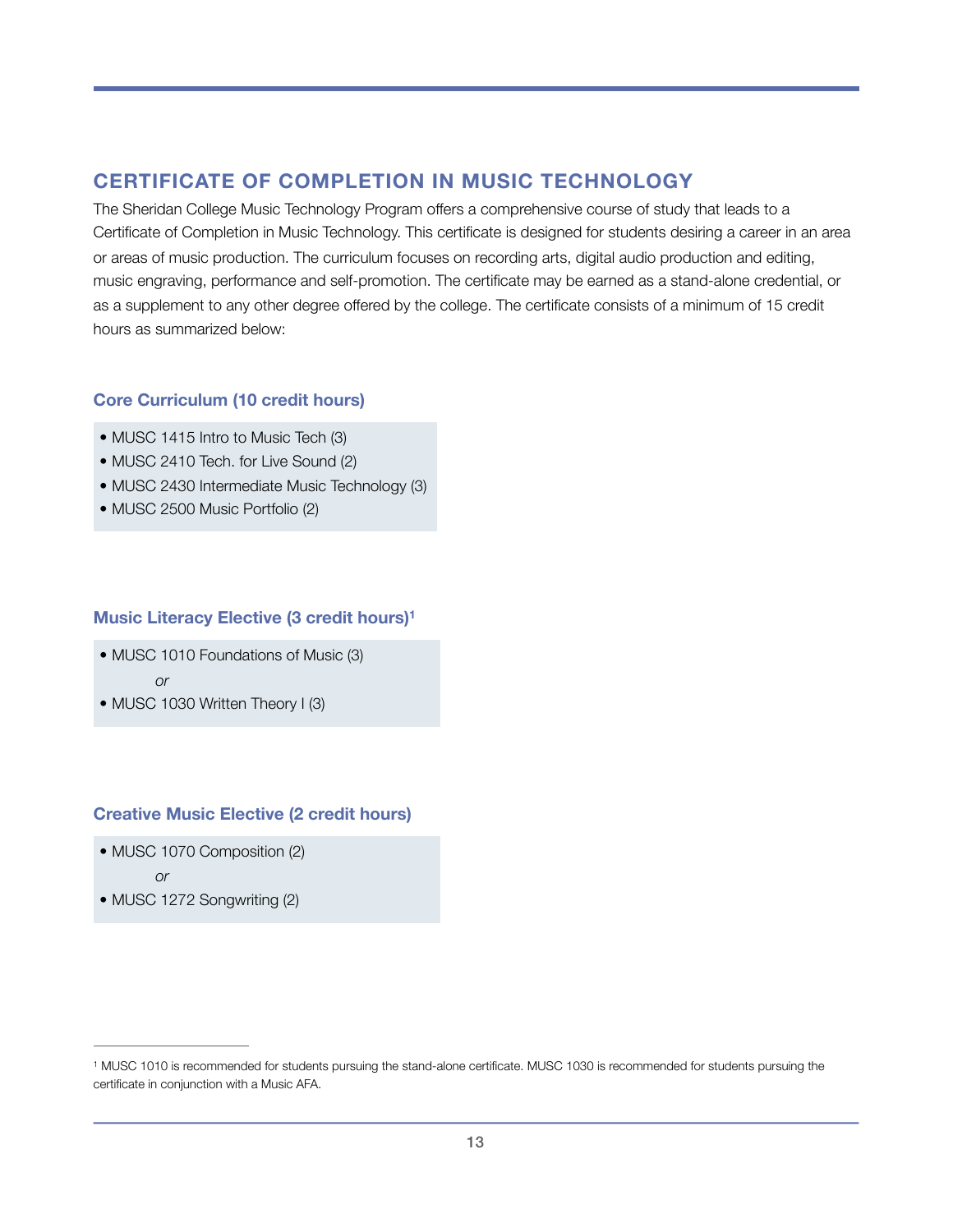### **RECOMMENDED COURSE OF STUDY FOR THE CERTIFICATE OF COMPLETION IN MUSIC TECHNOLOGY — ONE-YEAR PLAN — 15 CREDIT HOURS**

| <b>Fall Semester</b>                           | <b>Spring Semester</b>                      |
|------------------------------------------------|---------------------------------------------|
| MUSC 10xx Music Literacy Elective (3 credits)  | MUSC 1xxx Creative Music Elective (2)       |
| MUSC 1415 Introduction to Music Technology (3) | MUSC 2430 Intermediate Music Technology (3) |
| MUSC 2410 Techniques for Live Sound (2)        | MUSC 2500 Music Portfolio (2)               |
| <b>TOTAL CREDIT HOURS: 8</b>                   | <b>TOTAL CREDIT HOURS: 7</b>                |

### **RECOMMENDED COURSE OF STUDY FOR THE CERTIFICATE OF COMPLETION IN MUSIC TECHNOLOGY — TWO-YEAR PLAN — 15 CREDIT HOURS**

| Freshman Year-Fall Semester                    | <b>Freshman Year-Spring Semester</b>        |
|------------------------------------------------|---------------------------------------------|
| MUSC 10xx Music Literacy Elective (3 credits)  | MUSC 1xxx Creative Music Elective (2)       |
| MUSC 1415 Introduction to Music Technology (3) | MUSC 2430 Intermediate Music Technology (3) |
| <b>TOTAL CREDIT HOURS: 6</b>                   | <b>TOTAL CREDIT HOURS: 5</b>                |

| <b>Sophomore Year-Fall Semester</b>     | <b>Sophomore Year-Spring Semester</b> |  |  |  |
|-----------------------------------------|---------------------------------------|--|--|--|
| MUSC 2410 Techniques for Live Sound (2) | MUSC 2500 Music Portfolio (2)         |  |  |  |
| TOTAL CREDIT HOURS: 2                   | TOTAL CREDIT HOURS: 2                 |  |  |  |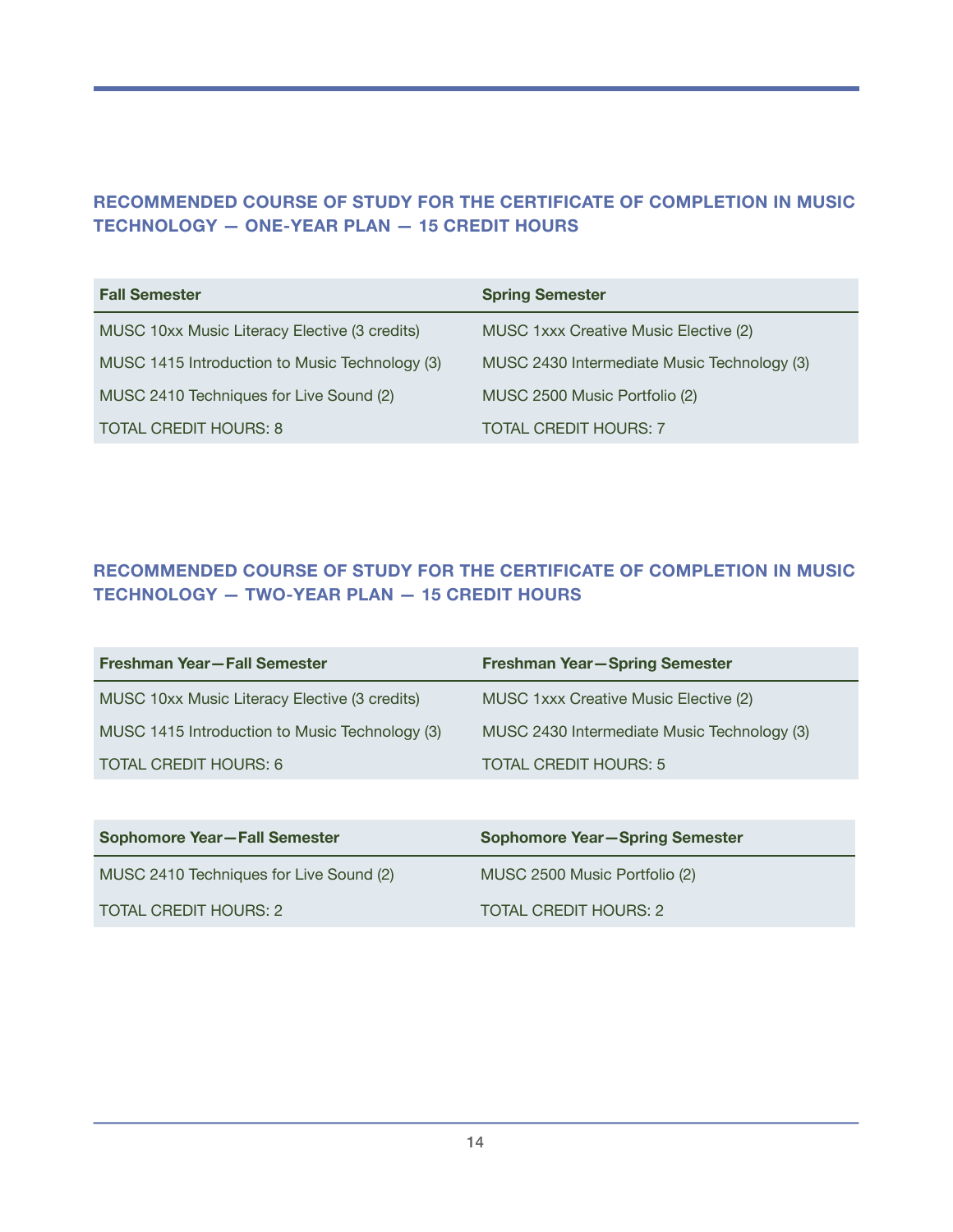# <span id="page-14-0"></span>FINANCIAL AID AND SCHOLARSHIPS

The Financial Aid Office at Sheridan College assists students whose personal and family resources are not adequate to cover the costs involved in attending the institution. They provide assistance with the following.

- Processing financial aid forms to determine eligibility for grants, loans, and work-study employment.
- Advising students regarding financial aid and money management matters.
- Processing awarded scholarships.
- Answers to any and all of your financial aid-related questions.

The Financial Aid Office examines the student's total financial situation and uses that information to assemble a financial aid portfolio.

Each semester, the music department submits a prioritized list of top new and returning students to the Financial Aid Office for the awarding of scholarships and other aid. The Financial Aid Office notifies each designated student of his or her total financial aid package shortly thereafter. Music scholarship students will also be informed of awards by our music scholarship coordinator.

For incoming music majors wishing to be considered for financial aid, we offer the following guidelines.

- Apply for admission as soon as possible.
- Arrange to visit the campus and meet with a member of the music faculty.
- If visiting during the academic year, we encourage you to perform an audition on your major instrument and/or, if applicable, make a presentation of examples of your creative work (e.g. compositions, self-produced recordings, etc.). An audition and interview is required of any student seeking a music scholarship.
- Fill out the appropriate paperwork with the Financial Aid Office as soon as possible. Note that recommendations for music scholarships are submitted to the Financial Aid Office by the music faculty no later than April 15 each year.

For consideration of renewal of awards, students must maintain a GPA of 2.5 or better, remain at full-time status, and satisfactorily complete all requirements of their declared degree track. Music scholarship students have additional minimum requirements as outlined in the following section.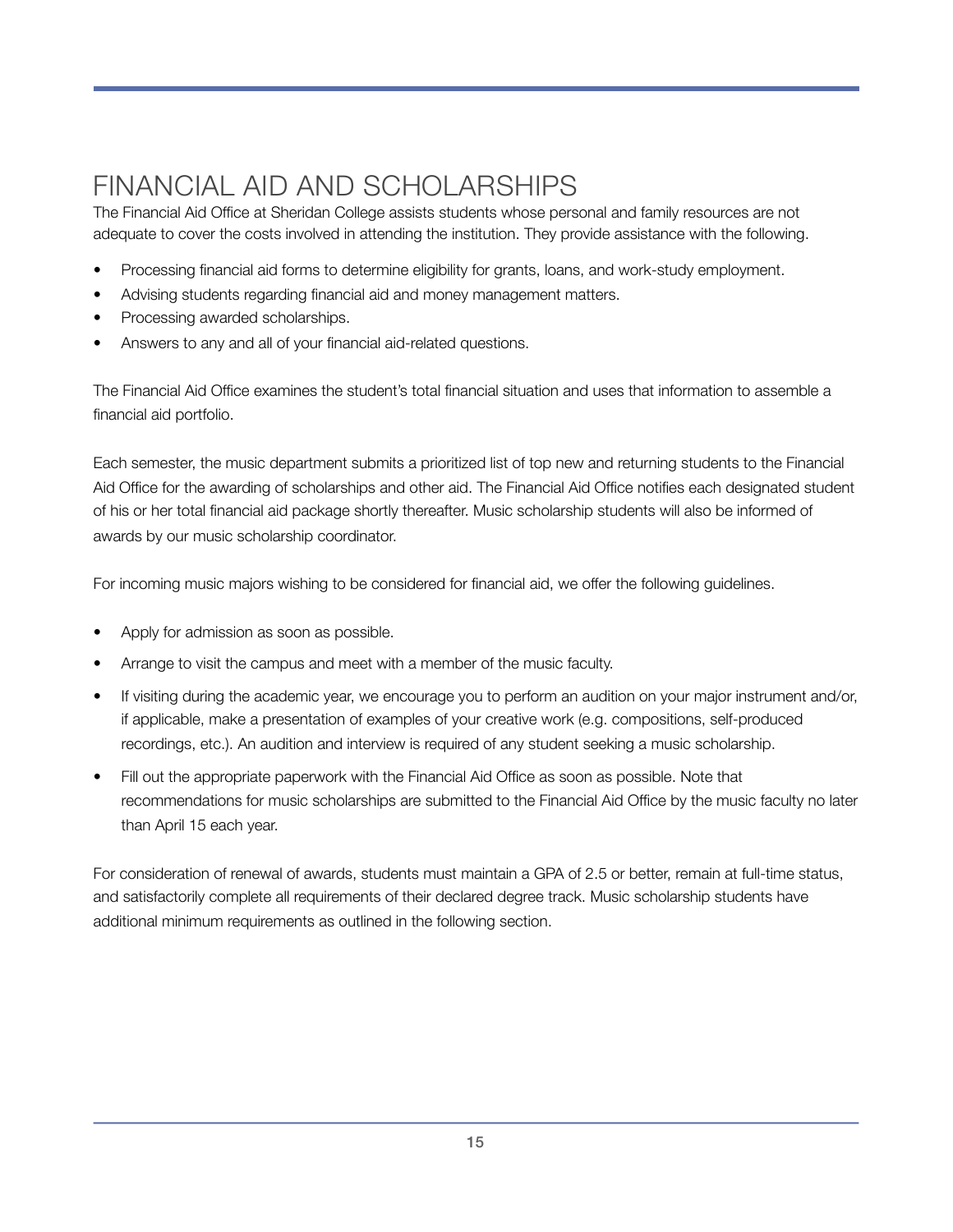# <span id="page-15-0"></span>MUSIC SCHOLARSHIP AUDITION GUIDELINES

All students must audition in order to be a considered for a music scholarship. Priority for scholarships is given to high-performing students who declare music as a major. Talented non-majors who participate in ensembles are also encouraged to apply for a scholarship.

Scholarship recipients are expected to perform in at least one departmental ensemble every semester, and must enroll for private lessons in the music department. For music majors, timely progress toward the completion of a music degree or certificate is required for scholarship renewal. For non-majors, timely progress toward a credential in his or her area of study is required for scholarship renewal.

Live auditions are strongly encouraged. In lieu of a live audition, students may submit a video or sound recording for consideration. Whether auditioning live or via a recorded medium, submission of letters of endorsement from teachers, music educators, or others familiar with scholarship applicant's musical abilities is highly recommended. To initiate an audition, contact Dr. Rachel Bergman, Dean of Visual and Performing Arts (rbergman@sheridan.edu).

The following are the audition requirements for each area:

#### **Brass and Woodwinds**

Perform an audition, up to 10 minutes, on your major instrument. It is not necessary to have an accompanist. The music performed should include the following:

- Two standard solos of contrasting styles (one movement of concerto or sonata or comparable solo of Class A level or above).
- Major and minor (natural, harmonic, and melodic) scales with arpeggios, and chromatic scales.
- Sight-reading of commensurate difficulty for all instruments.

#### **Composition/Music Production**

Present a recording or live performance of two musical compositions or productions to the faculty. Accompanying scores, if applicable, should be presented as well. The two works should be contrasting in style or genre, and at least one of the two works should be for more than a single instrument. Scholarship applicants wishing to focus on composition and/or music production are expected to be proficient and active performers on at least one conventional instrument.

#### **Guitar**

Perform an audition up to 10 minutes. Your audition should include the following:

• Two movements or compositions in contrasting character or style, such as a fast and slow movement of a Sor etude, Nos. 11-20 (Segovia edition).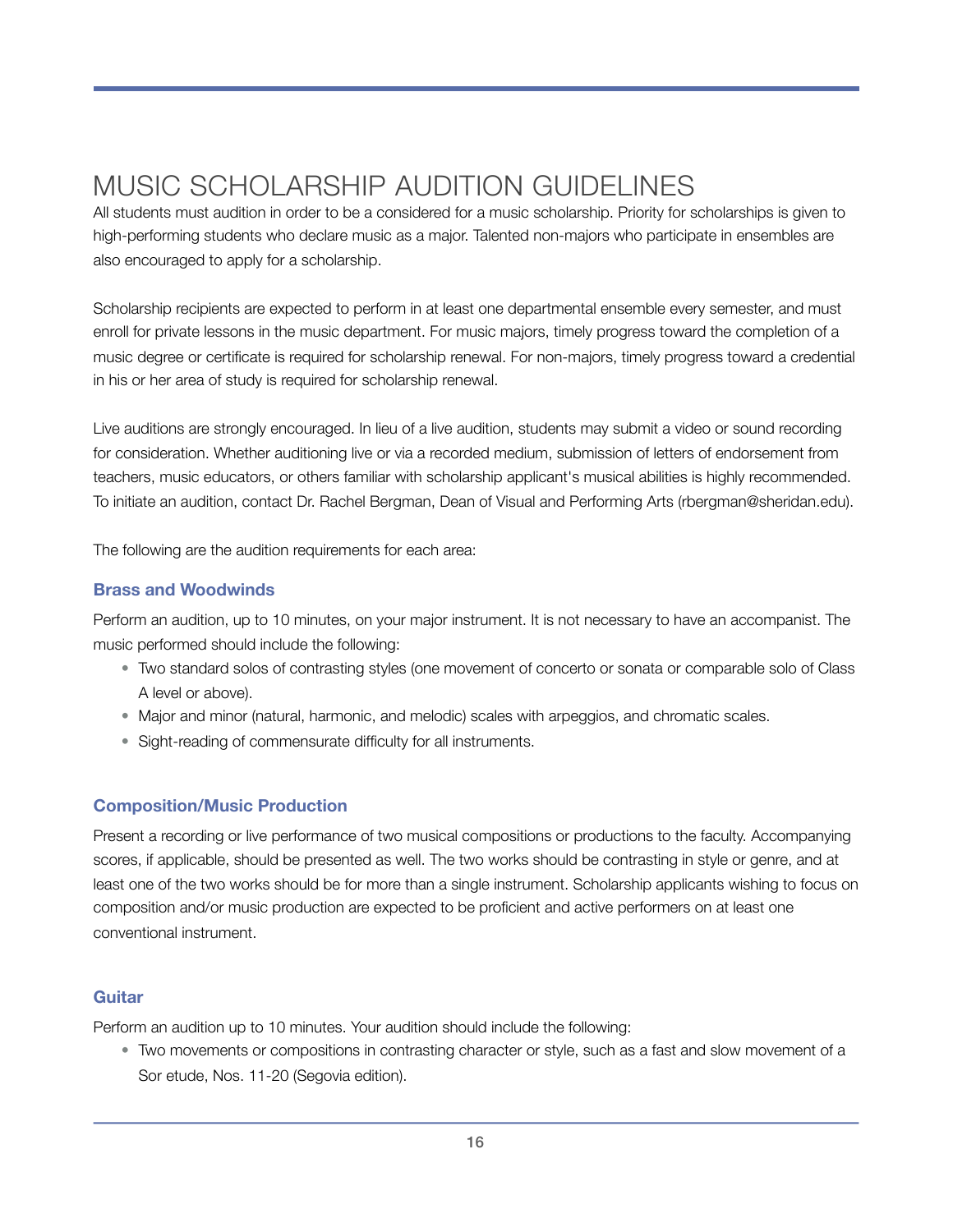• A movement of a Bach suite (or the equivalent).

Candidates will also be asked to sight-read a jazz lead sheet (once playing the melody and then once comping the harmonies) and demonstrate knowledge of major scales and arpeggios, and melodic minor scales and arpeggios.

#### **Percussion**

Required audition areas (must do both)

- A solo on marimba, vibraphone, or xylophone. The solo may be for two or four mallets (a four-mallet solo is strongly encouraged).
- A snare drum solo that demonstrates concert style.

Choice areas (choose one or more)

- Timpani: A solo for two, three, or four drums. Excerpts from the standard orchestral repertoire would also be acceptable.
- Multiple percussion instruments: A solo on any combination of percussion instruments.
- Drum Set: A prepared solo and/or improvisation in a variety of styles.
- World percussion instruments: A prepared solo and/or improvisation in an area of your choice.

#### **Piano**

Perform an audition up to 10 minutes. Your audition should include two memorized solos from any two of the following:

- A Bach keyboard composition with a contrapuntal texture (invention, fugue, etc.)
- A movement of a sonata by Haydn, Mozart, or Beethoven
- A Romantic work by composers such as Chopin, Brahms, and Schumann
- A 20th century work by a composer such as Debussy, Bartók or other major composer writing after 1900

Candidates will also be asked to sight-read at least two excerpts and demonstrate knowledge of major and melodic minor scales.

#### **Strings**

Perform an audition up to 10 minutes. It is not necessary to have an accompanist. If you do require an accompanist, please send one copy of your audition music to arrive at least two weeks prior to the audition date.

Please prepare the following:

• Two major scales and any melodic minor scale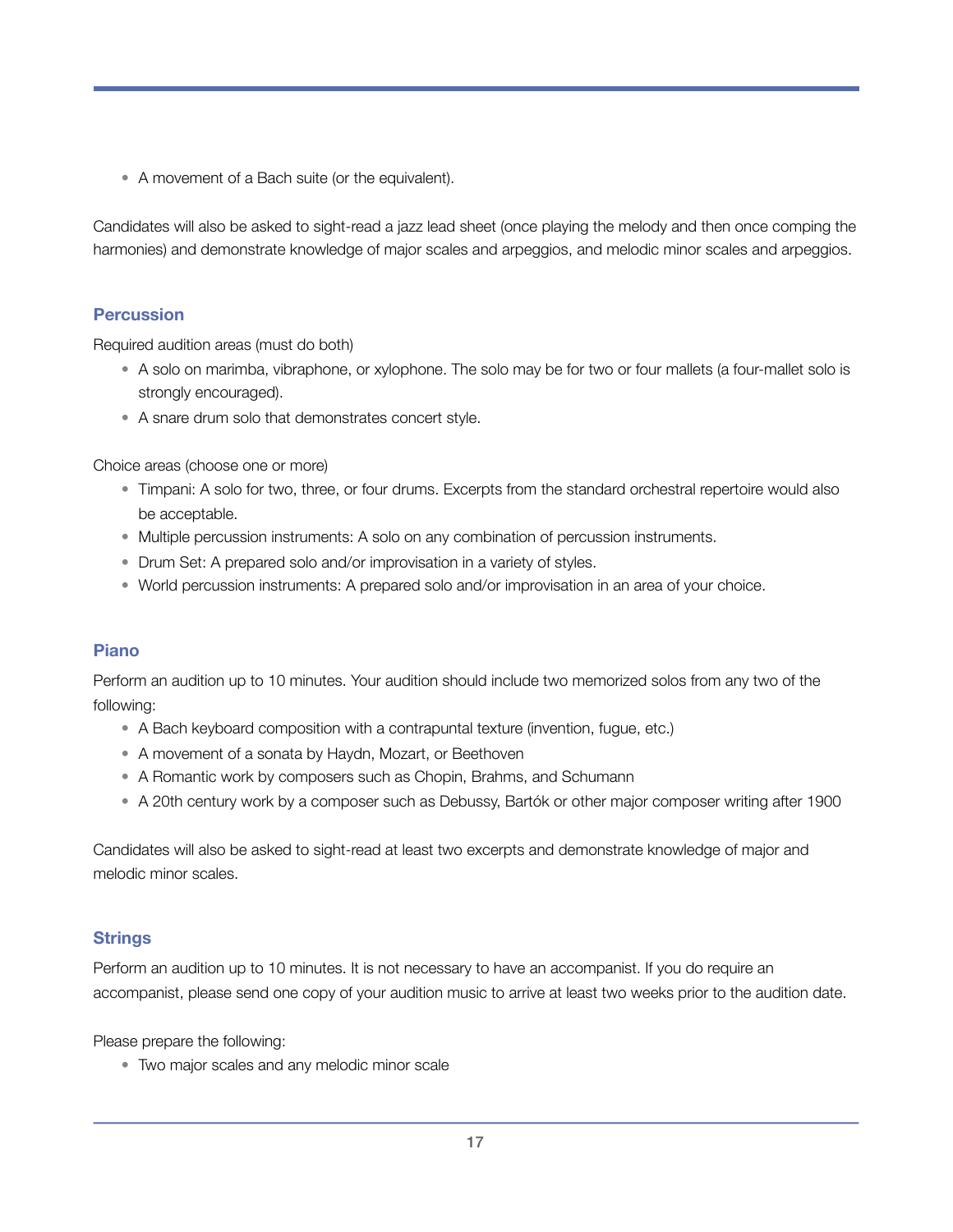• A movement of concerto or sonata. Alternatively, the candidate may perform three contrasting orchestral excerpts.

#### **Voice**

Perform an audition up to 10 minutes. You may bring your own accompanist, or we will provide one. If you will require our accompanist, please send one copy of your audition music to arrive at least two weeks prior to the audition date. You will be evaluated based on tonal quality, rhythm, intonation, phrasing, interpretation, diction, and stage presence, as well as overall musical ability and accuracy.

Your audition should include two selections of contrasting styles to be sung by memory (may include an appropriate opera or oratorio aria). One song must be in English; the second song may be in English or a foreign language.

Candidates will also be asked to sight-read a few aural theory exercises.

# <span id="page-17-0"></span>DEPARTMENT POLICIES—ACADEMIC

#### **PRIVATE MUSIC LESSONS AND JURY REQUIREMENTS**

All students enrolled in applied lessons will receive a minimum of 14 lessons per semester. Lesson meetings are a minimum of 30 minutes for 1-credit lessons, and 50 minutes for 2-credit lessons. 50-minute lessons are intended for students who plan to pursue a music degree with a performance emphasis. All lessons are listed as "TBA" (to be arranged) in the class schedule. Students are responsible for contacting the instructor to arrange a mutually convenient weekly meeting time for the semester. Contact must be made prior to the final Friday of the week of classes. Students who fail to make contact with the instructor by that time will be dropped from the roster.

Applied music lessons for music majors are offered at two undergraduate levels:

<span id="page-17-2"></span>• 1000 Level—First year majors should enroll for 1000-level lessons in both the fall and spring of the freshman year. A jury is required at the end of each semester of study[.2](#page-17-1)

<span id="page-17-1"></span>[<sup>2</sup>](#page-17-2) A jury is a semester-end formal exam by a panel of music faculty. Students typically demonstrate technique (such as scales), and then perform a musical work studied that semester. As technique and repertoire vary greatly from instrument to instrument, the format and length of the jury is not standardized. The specific content and structure of the jury will be tailored to the student's major instrument and level of study with the guidance of the student's studio teacher.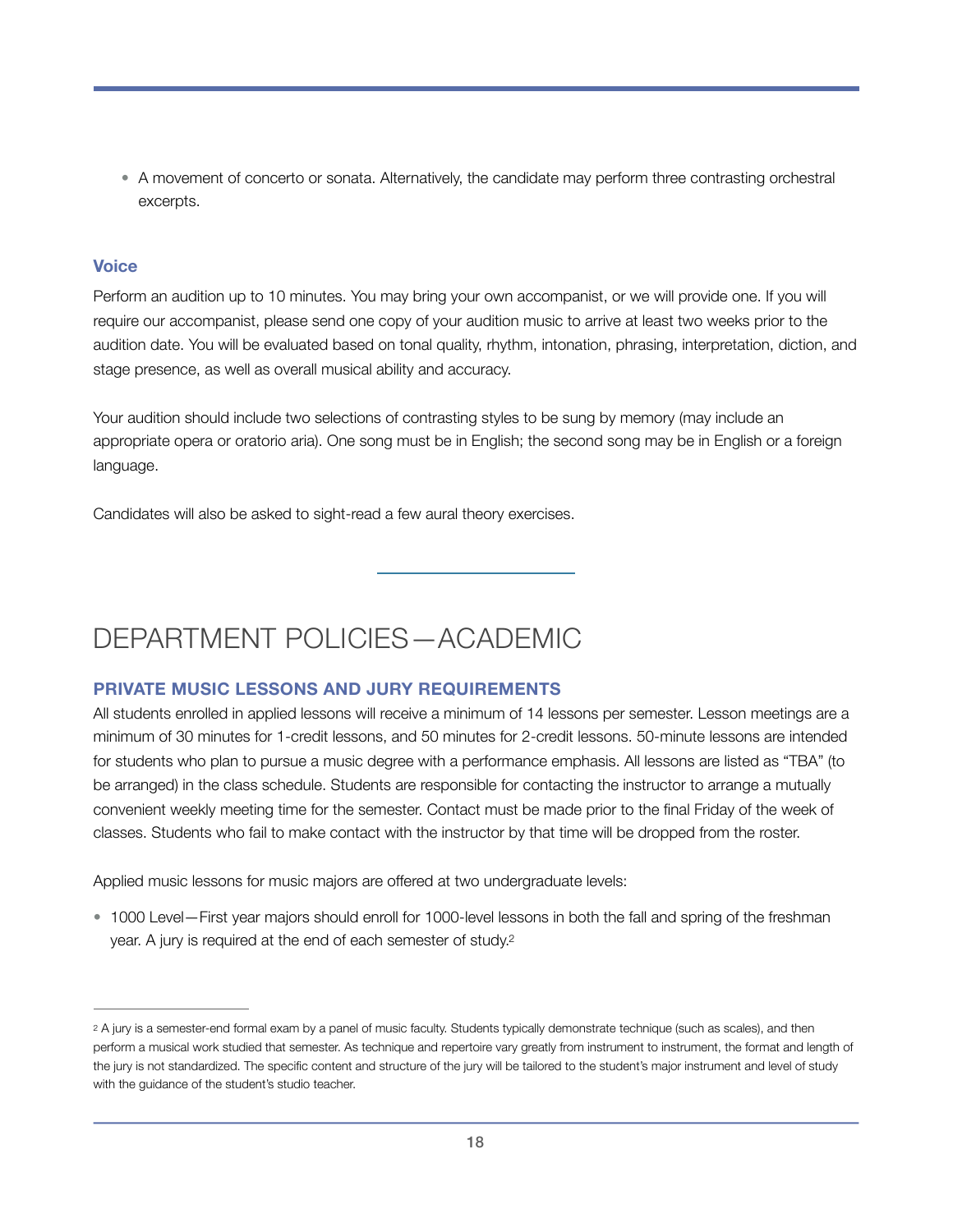• 2000 Level—Second-year majors who have completed two semesters of 1000-level lessons should register for 2000-level lessons in the fall and spring semesters of the sophomore year. A jury is required at the end of each semester of study.

Music majors who wish to study an instrument in addition to the declared primary instrument should enroll for an applicable lesson from series MUSC 1073-1079: Lessons for Non-Majors. For these lessons, no jury is required, and the higher standards of music-major lessons aren't applied as assessment of student achievement.

#### **MUSIC CORE COURSE WITHDRAWAL OR FAILURE**

Music majors pursuing the AFA are expected to enroll in and satisfactorily complete one of each of the music course classes every semester (Written Theory, Aural Theory, Keyboard Theory, a private lesson, and an ensemble). Certificate seekers should enroll in and complete at least one core class each semester (Intro to Music Tech, Techniques for Live Sound, Intermediate Music Tech, and Music Portfolio). Grades below a C, withdrawal, or failure in any of the core classes may jeopardize a student's good standing as a music major, and may result in the reduction or cancellation of music department financial aid.

Of particular concern is withdrawal or failure of any theory courses. As individual classes in each four-course sequence are offered only once a year, failure to complete of any one of them will add an additional year of study before the student can finish the AFA degree. The department strongly encourages students to complete the core within a four-semester timeframe. Most of these courses are prerequisites for upper-level study; therefore, if a student transfers without finishing a degree, deficiencies in the core classes will result in at least one additional year of study at the transfer institution. Given the trend of rising tuition rates at four-year colleges and universities, this may result in a significant, and unnecessary, financial cost for the student. Tutoring Services

#### **TUTORING SERVICES**

Free tutoring services are available to all students in a variety of subjects including music courses. The NWCCD Tutoring Center offers students one-on-one and group-based assistance in a variety of programs. Current students may find more information about the Tutoring Center on MyNWCCD.

#### **PIANO GUIDELINES FOR MUSIC MAJORS**

As a general rule of thumb, all AFA-seeking music majors should enroll for and complete the entire four-semester sequence of Keyboard Theory Piano. This is particularly essential for those who plan to transfer to a four-year institution. More specific guidelines are as follows: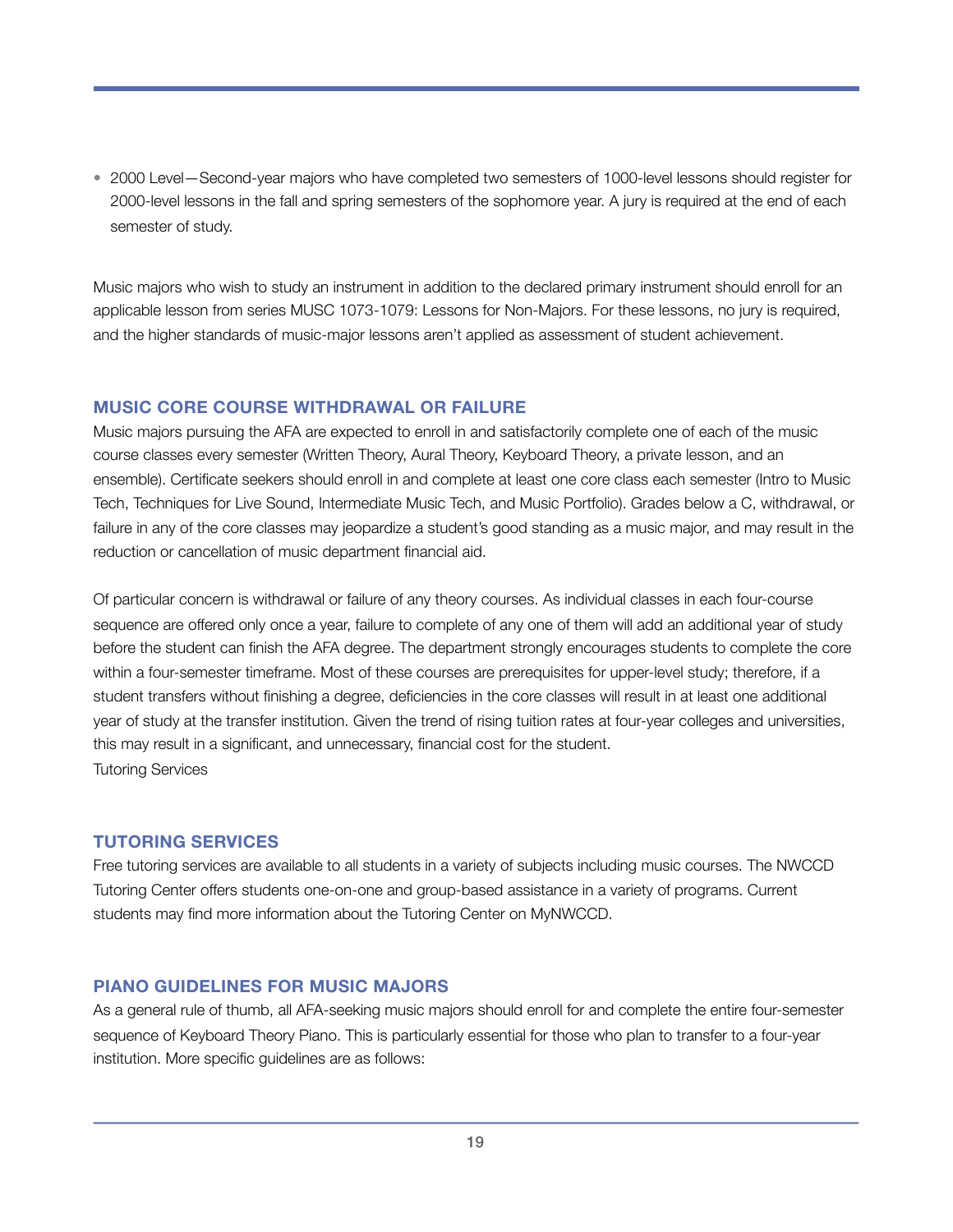- Music majors with no prior keyboard experience, or those who have not studied piano within the five years prior to enrollment as a music major should enroll for MUSC 1290 Keyboard Theory I and complete the four-semester sequence in order.
- Music majors with keyboard experience (three or more years of recent study) may elect to "test out" of the first course of the four-semester sequence. Study materials for the test-out exam can be obtained from any of our piano faculty members. The exam will include a theory rudiments test. The test-out exam must be completed before the end of the first week of classes of the fall semester. The student should register for and remain enrolled in Keyboard Theory I until the exam is successfully passed. A grade of 75% or better on the exam is considered a passing grade..

#### **Keyboard Theory Sequence Test-Out Policy**

#### (for Experienced Piano Students)

The purpose of the keyboard theory sequence is to develop or expand solo performance and/or accompanying skills through individual instruction, ensemble activities, performance opportunities, and individual practice and study. The sequence also reinforces concepts learned in written and aural theory courses. The four courses of the keyboard theory sequence are required for completion of the AFA in Music.

Students with several years of private piano training may find some of the content of the first keyboard theory course in the sequence rudimentary and unnecessary for completion of their core music training at Sheridan College. It is with these students in mind that the following policy procedure for challenging the first course in the sequence has been implemented:

**Step 1:** The student should consult with the keyboard theory instructor to determine the best course of action for his or her particular situation. This should be considered on the first day of Keyboard Theory I.

**Step 2:** If it is determined that the student should challenge Keyboard Theory I, the keyboard theory instructor or other member of the piano faculty will administer the exam to the student at a mutually convenient time. The exam must be completed by the end of the first week of fall semester classes.

**Step 3:** If successfully challenged, the student and instructor should fill out the top portion of a Program Waiver form, available from the Records Office.

**Step 4:** The student should take the partially completed form(s) to his or her advisor, who will collect the remaining signatures. Once ultimately signed by the Chief Academic Officer, the requirement for the course will be waived. NOTE: The student may have to take an elective course in place of the waived credit in order to meet the minimum number of credits for graduation.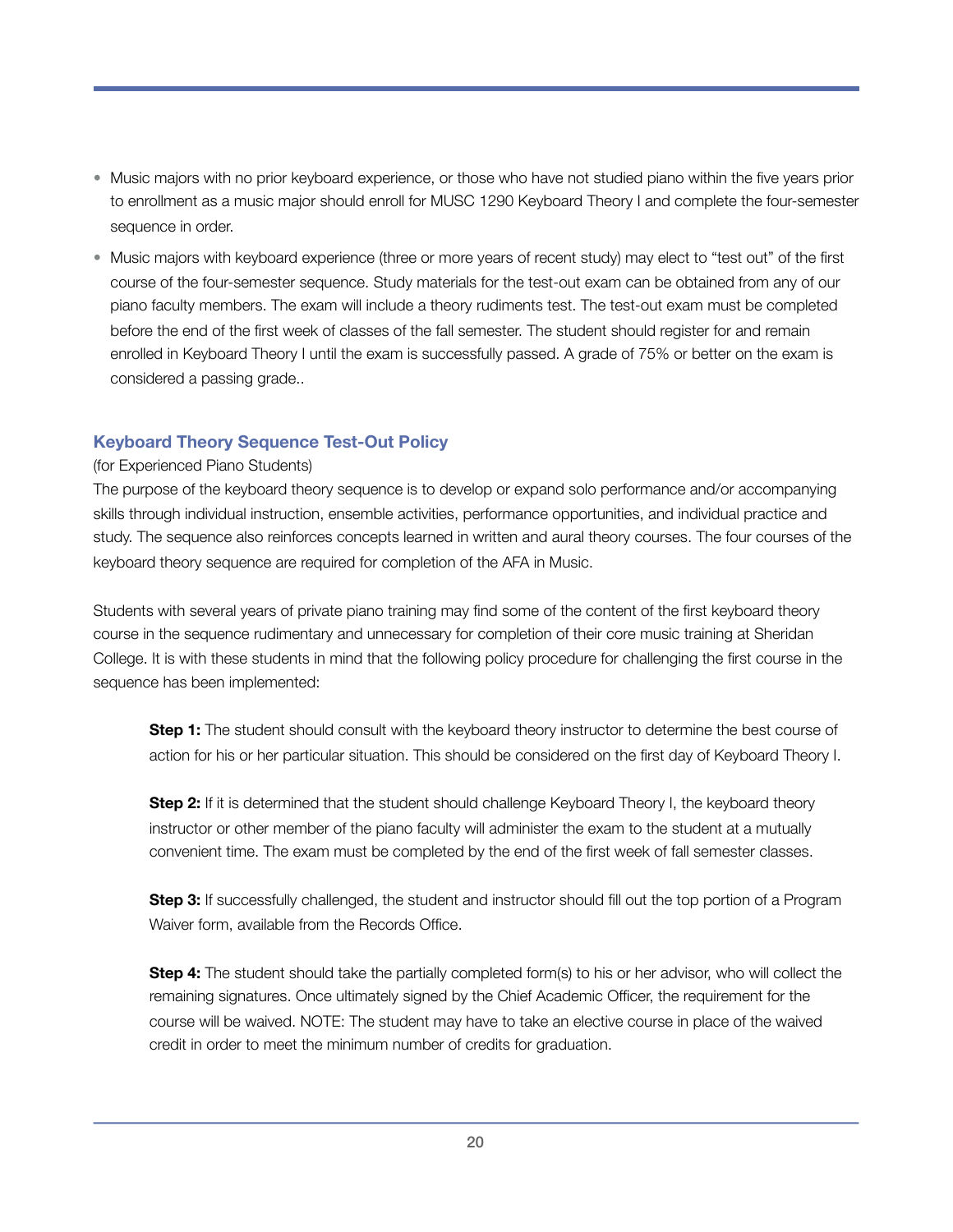#### <span id="page-20-1"></span>**Piano Proficiency Examination Requirements & Study Guid[e3](#page-20-0)**

MUSC 2395 Piano Proficiency Exam is a required exit exam for the AFA in Music (General track). It serves as proof of keyboard competency for students transferring to a four-year college or university. At Sheridan College, it is administered in several sections during the final weeks of Keyboard Theory IV.

- 1. **Technique** Perform any major or melodic minor scale, parallel motion, hands together in two octaves with correct fingering.
- 2. **Prepared Harmonization** Harmonize lead sheets of two assigned melodies that employ both primary and secondary chords. One melody will be in a major key and the other in a minor key. They will be in different meters. Use an accompaniment appropriate for each melody (no block chords).
- 3. **Sight-Reading Harmonization** Harmonize lead sheets of two simple melodies at sight using primary chords. One melody will be in a major key and the other in a minor key. Use an accompaniment appropriate for each melody (block chords are acceptable).
- 4. **Transposition** Transpose one of the prepared lead sheets from the harmonization section above into two keys (M2, M3, P4 or P5 from the original key). Do the same for one of the sight-reading harmonizations. For each, use the same accompaniment applied to the original keys.
- 5. **Accompaniment** Choose and prepare a simple vocal or instrumental accompaniment related to the student's area (it is not necessary to bring a soloist to the exam).
- 6. **Sing and Play** Prepare and sing, while accompanying yourself at the piano, a patriotic song such as "America," "America the Beautiful," or "The Star-Spangled Banner."
- 7. **Score Reading** Prepare and perform a three-part vocal score. The student must read from the score itself.
- 8. **Improvisation** Improvise for a minimum of two minutes using a pre-approved harmonic framework such as the 12-bar blues pattern.
- 9. **Prepared Literature** Prepare and perform two works from Agay: Easy Classics to Moderns (or other works of similar difficulty). The pieces should be from two contrasting stylistic periods.
- 10. **Sight-Reading Literature** Perform at sight a homophonic composition that uses a simple chordal accompaniment and a simple four-part hymn.

<span id="page-20-0"></span><sup>&</sup>lt;sup>3</sup>This study guide is for SC's general transfer piano proficiency exam. Students planning to transfer to UW, BHSU, or other four-year institution should prepare from those institutions' respective piano proficiency guidelines. Consult with a member of the piano faculty for more information.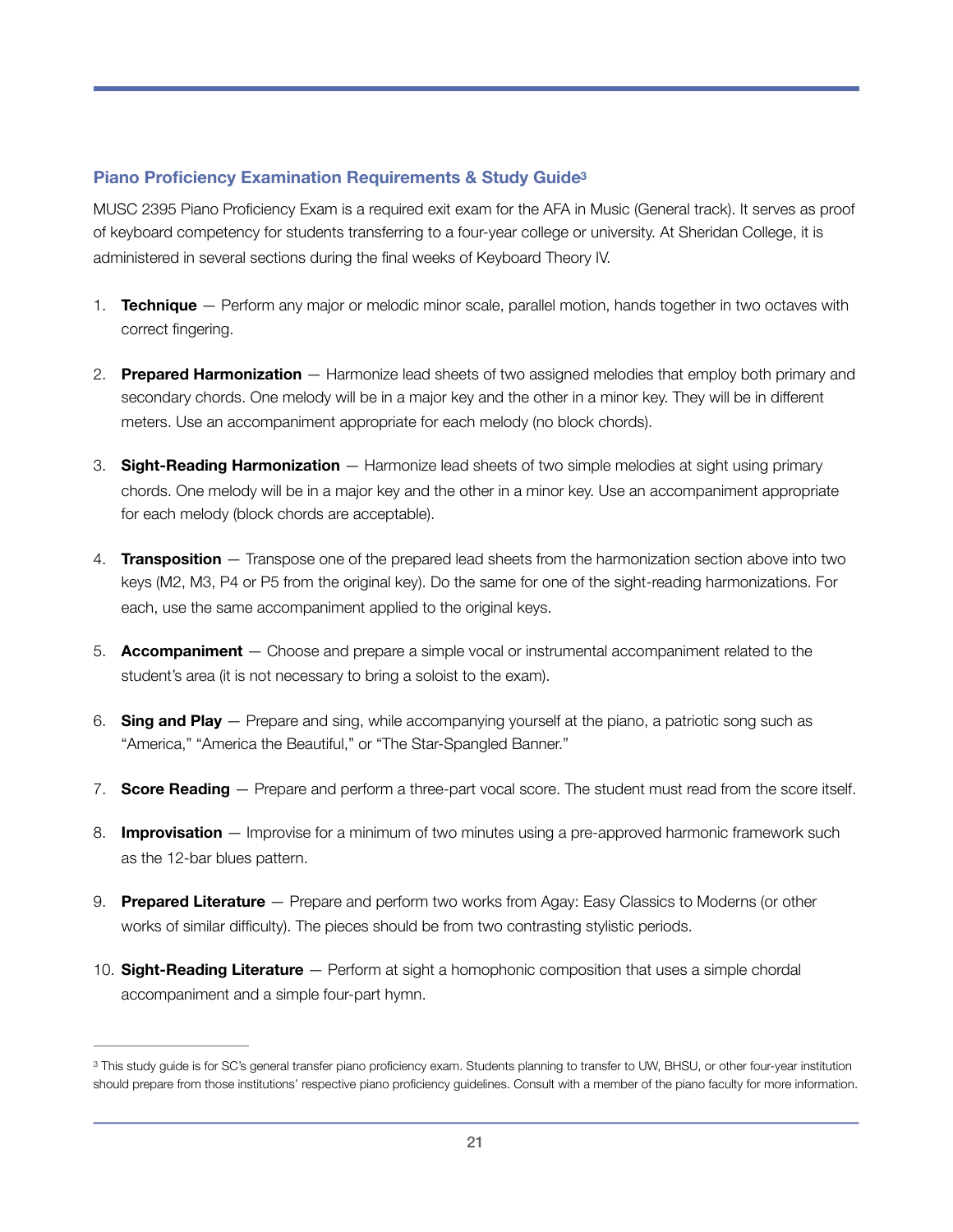# <span id="page-21-0"></span>DEPARTMENT POLICIES—FACILITIES

#### **Instrumental Rehearsal Hall**

W137 serves as the primary space for mid- to large-sized instrumental ensembles, and can double as a recital hall. Student rehearsals are permissible when regularly scheduled rehearsals or classes are not in session.

#### **Choral Rehearsal Hall**

W129 serves as the primary space for choral ensembles, and can also double as a recital hall. Student rehearsals are permissible when regularly scheduled rehearsals or classes are not in session.

#### **Practice Rooms**

The department has several practice areas that are dedicated to student use, with additional rooms available when classes are not in session. Sign-up sheets are placed on the doors of the dedicated rooms at the start of each semester. Students may reserve a regular daily practice time by blocking out time on the sign-up sheet. Otherwise, students are free to use any vacant room as needed. Please refrain from bringing food and beverages into the practice rooms. Technical issues with pianos should be reported to any member of the faculty.

#### **Practice Rooms/Resources**

- W123 Chamber music rehearsal room/distance lessons studio; 1 grand piano
- W128 Keyboard theory lab; 15 digital pianos and 2 vertical pianos
- W129C Recording studio isolation booth; 1 vertical piano
- W136 Large lesson/practice room; 1 vertical piano
- W130 History/Theory classroom; 1 grand piano
- W140L Practice room; 1 vertical piano
- W140M Practice room; 1 vertical piano
- W140N Practice room; no piano
- W140P Practice room; 1 vertical piano
- W141A- Practice room; 1 vertical hybrid piano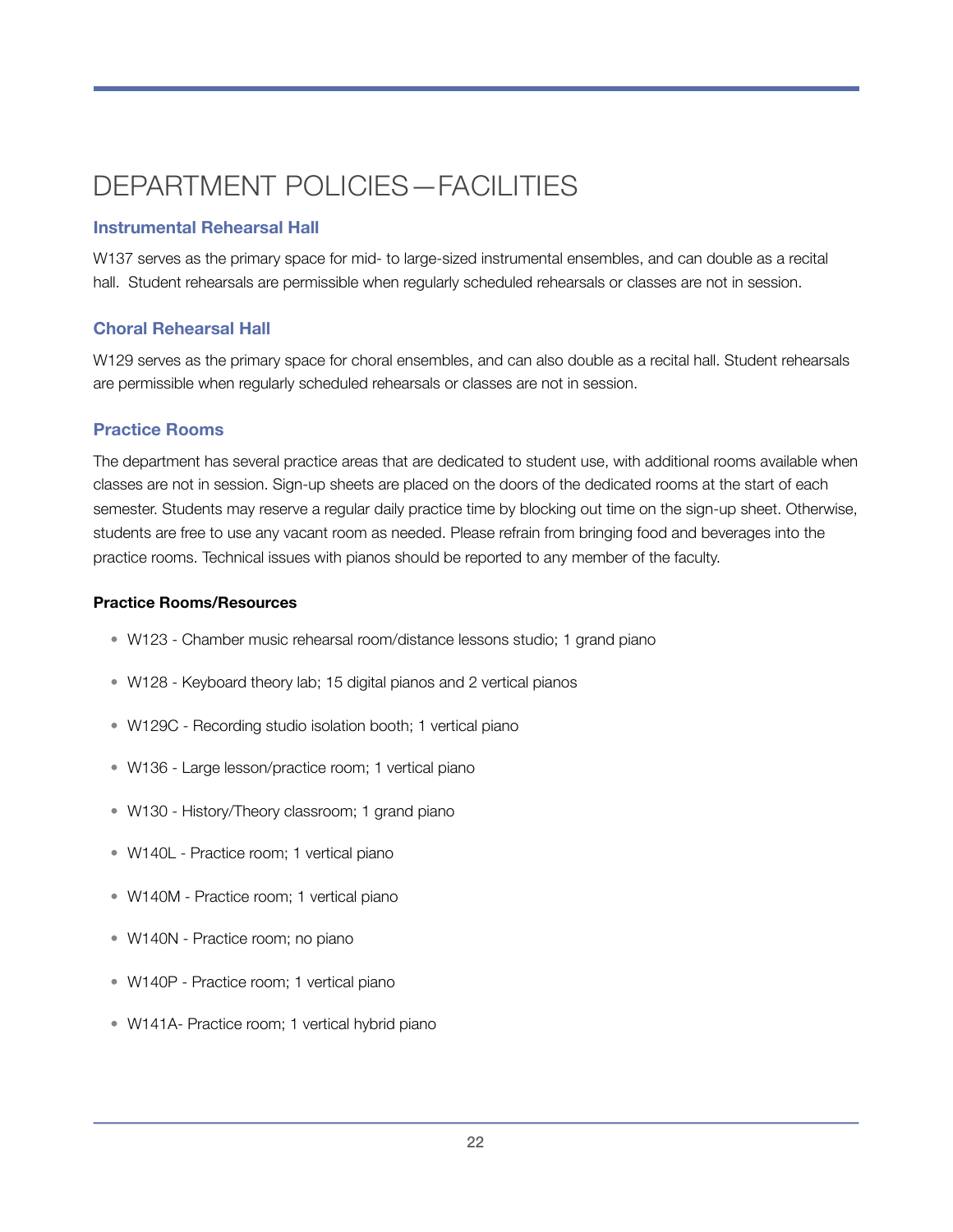#### **Music Technology Lab**

This lab resides in W139 and contains Macintosh computers with music-specific and general computing software for student use. This space doubles as a classroom for music technology courses. Please check the schedule on the door before entering the lab to verify that a class is not in session. Some instructors will allow students to work during their classes, but always ask before assuming that this is permissible.

Any technical issue with computer software or hardware should be promptly reported to the I.T. office or any instructor who teaches a class in the lab.

#### **Recording Studio**

The Recording Studio houses a Pro Tools HD system along with a microphone locker and other recording accessories. The studio's main purpose is to serve the academic and creative needs of students currently enrolled in the Music Technology program at Sheridan College, and to record college ensembles when the need arises.

Students must successfully complete MUSC 2430 Intermediate Music Technology with a grade of 75% or better before being eligible to use the studio. Alumni of the program, with permission, may use the facilities when not in use by currently enrolled students. General students and non-students may not book studio time. Access to the space for these individuals is restricted to their participation in the recording projects of currently enrolled music technology students, approved projects of music technology alumni, or departmental projects

Detailed policies regarding the Project Studio may be obtained from the studio administrator.

#### **WCA Concert Hall**

The Whitney Center for the Arts Concert Hall hosts official music department concerts and recitals as well as guest artists and touring events. Requests for any sort of student use should be made through a member of the music faculty who will in turn act as liaison between the student and the executive director of the WCA.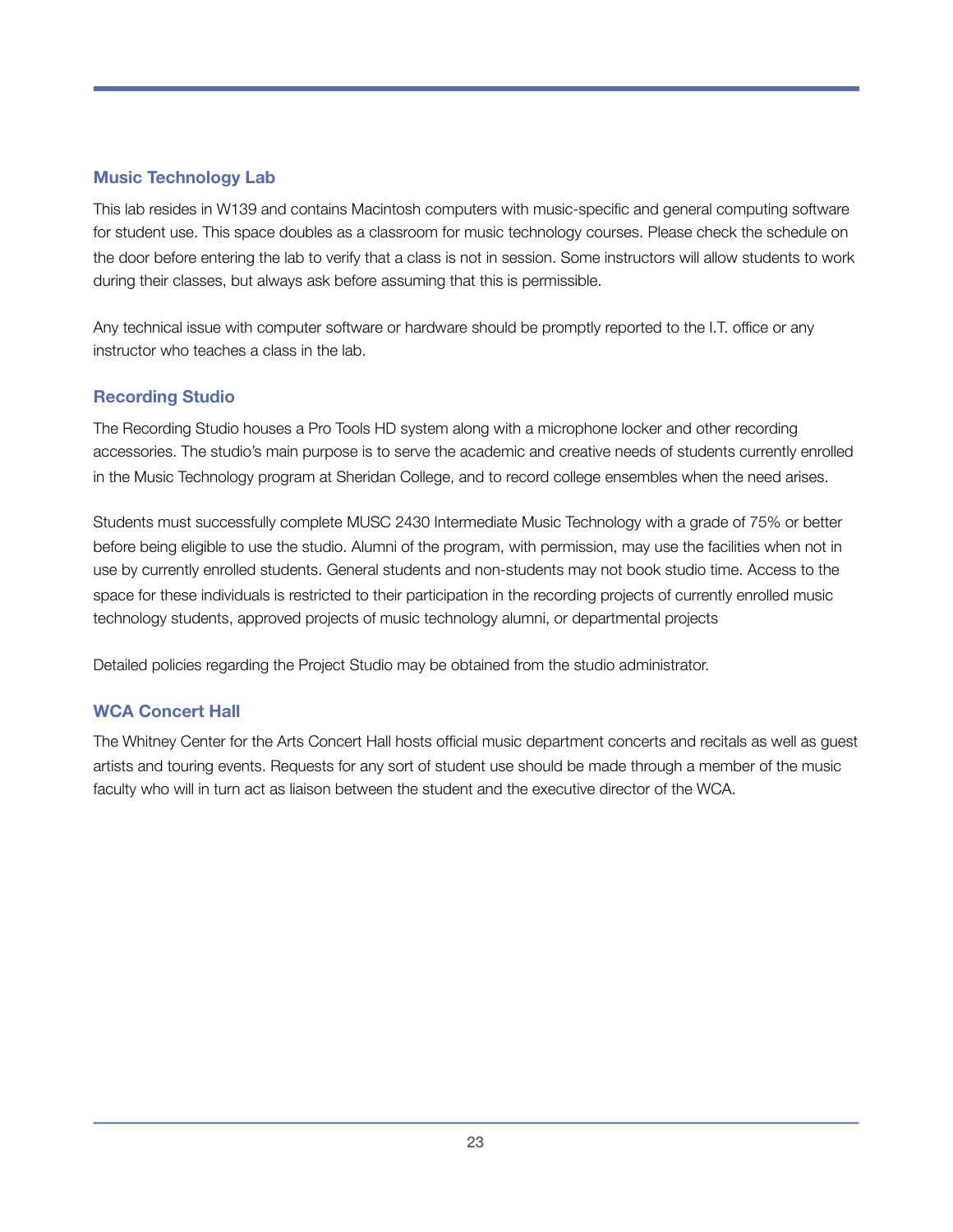# <span id="page-23-0"></span>ADVISING TOOLS **COMPLETION CHECKLIST: AFA DEGREE IN MUSIC**

### **Major Area: 44 credits**

| <b>MUSC Course</b>        | Cr.                       | Year 1 FA | Year 1 SP | Year 2 FA | Year 2 SP |
|---------------------------|---------------------------|-----------|-----------|-----------|-----------|
| 1xxx Lesson I             | $\mathbf{1}$              |           |           |           |           |
| 1xxx Lesson I             | 1                         |           |           |           |           |
| 2xxx Lesson II            | 1                         |           |           |           |           |
| 2xxx Lesson II            | 1                         |           |           |           |           |
| 1xxx Ensemble             | 1                         |           |           |           |           |
| 1xxx Ensemble             | 1                         |           |           |           |           |
| 1xxx Ensemble             | 1                         |           |           |           |           |
| 1xxx Ensemble             | 1                         |           |           |           |           |
| 0200 Convocation          | $\mathsf{O}\xspace$       |           |           |           |           |
| 0200 Convocation          | $\mathsf 0$               |           |           |           |           |
| 0200 Convocation          | $\mathsf{O}\xspace$       |           |           |           |           |
| 0200 Convocation          | $\mathsf 0$               |           |           |           |           |
| 1030 Written Theory I     | $\ensuremath{\mathsf{3}}$ |           |           |           |           |
| 1035 Aural Theory I       | 1                         |           |           |           |           |
| 1290 Keyboard Theory I    | $\mathbf{1}$              |           |           |           |           |
| 1415 Intro to Music Tech  | $\ensuremath{\mathsf{3}}$ |           |           |           |           |
| 1040 Written Theory II    | $\ensuremath{\mathsf{3}}$ |           |           |           |           |
| 1045 Aural Theory II      | 1                         |           |           |           |           |
| 1295 Keyboard Theory II   | $\mathbf{1}$              |           |           |           |           |
| xxxx Prof. Explor. Elect. | $\ensuremath{\mathsf{3}}$ |           |           |           |           |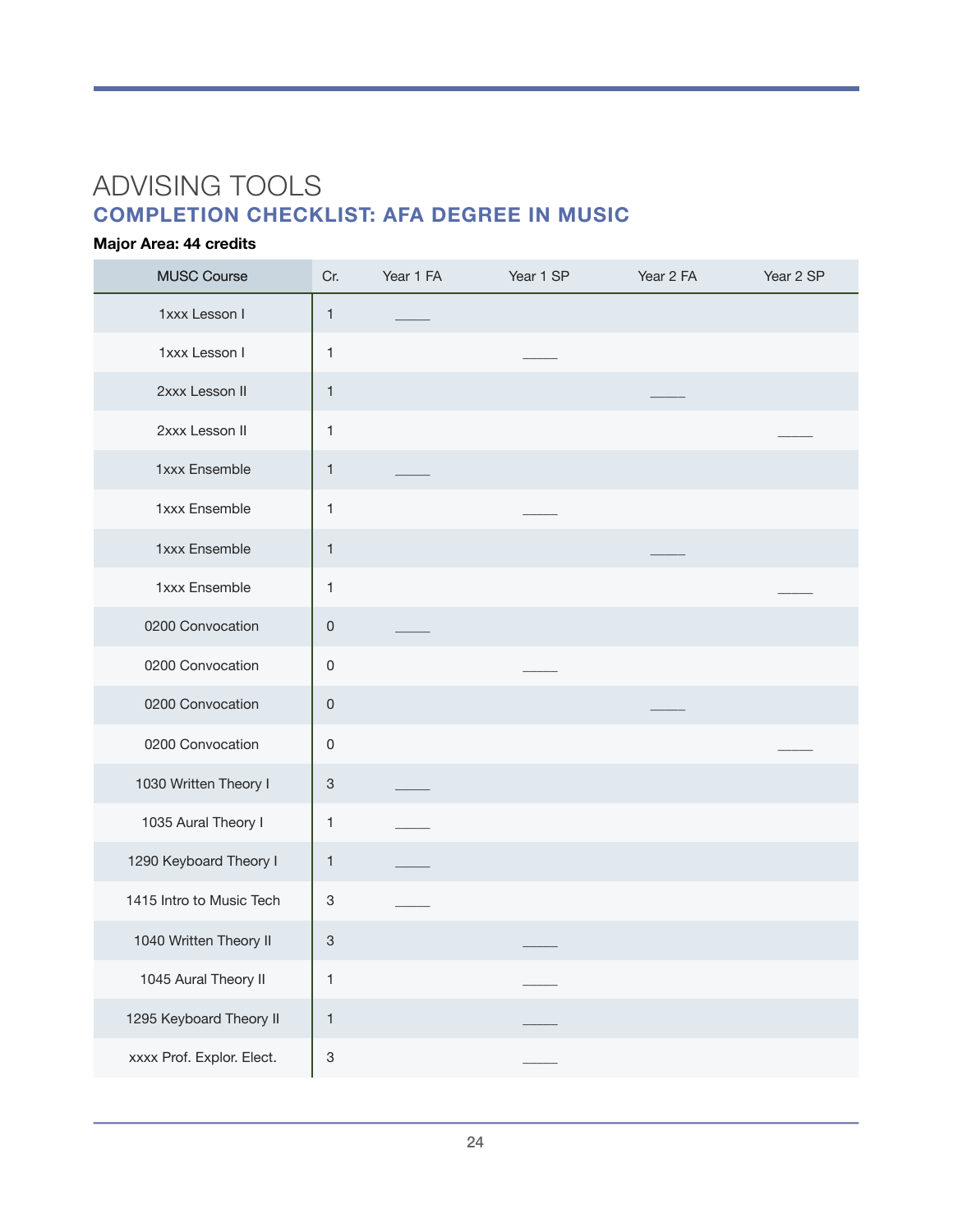| <b>MUSC Course</b>           | Cr.                       | Year 1 FA | Year 1 SP | Year 2 FA | Year 2 SP |
|------------------------------|---------------------------|-----------|-----------|-----------|-----------|
| 2030 Written Theory III      | $\mathsf 3$               |           |           |           |           |
| 2035 Aural Theory III        | 1                         |           |           |           |           |
| 2050 Music History Survey I  | $\mathsf 3$               |           |           |           |           |
| 2290 Keyboard Theory III     | 1                         |           |           |           |           |
| xxxx Cultural Con. Elec.     | $\overline{c}$            |           |           |           |           |
| 2040 Written Theory IV       | $\ensuremath{\mathsf{3}}$ |           |           |           |           |
| 2045 Aural Theory IV         | $\mathbf{1}$              |           |           |           |           |
| 2055 Music History Survey II | 3                         |           |           |           |           |
| 2295 Keyboard Theory IV      | 1                         |           |           |           |           |
| 2395 Piano Proficiency Exam  | 0                         |           |           |           |           |
| 2500 Music Portfolio         | $\overline{2}$            |           |           |           |           |

#### **General Education Studies: 16 credits**

| <b>MUSC Course</b>            | Cr.            | Year 1 FA | Year 1 SP | Year 2 FA | Year 2 SP |
|-------------------------------|----------------|-----------|-----------|-----------|-----------|
| ENGL 1010 English I           | 3              |           |           |           |           |
| Adv. Writing Requirement      | 3              |           |           |           |           |
| <b>Basic Math Requirement</b> | 3              |           |           |           |           |
| Government Requirement        | 3              |           |           |           |           |
| Science Requirement           | $\overline{4}$ |           |           |           |           |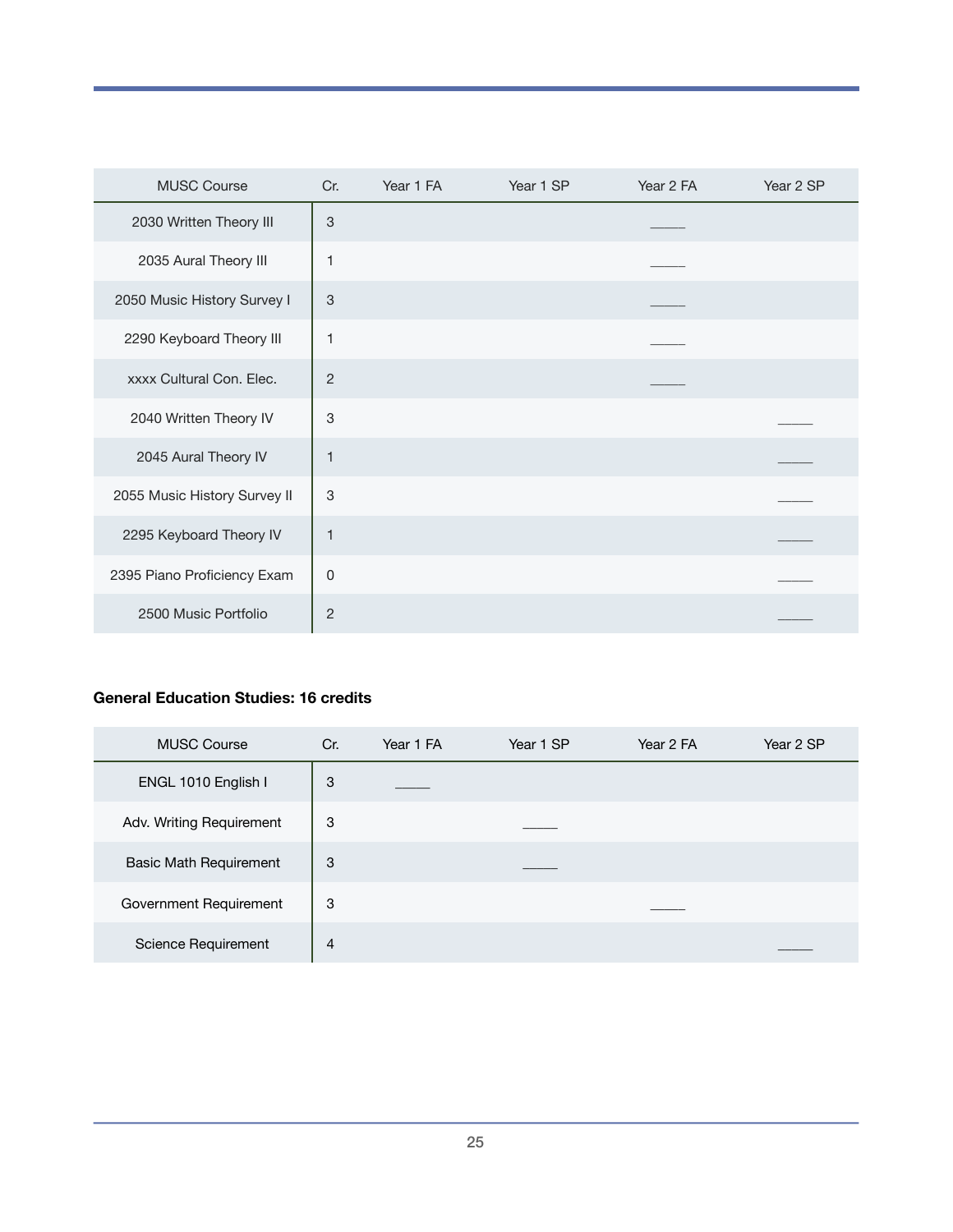# **COMPLETION CHECKLIST: AFA DEGREE IN MUSIC TECHNOLOGY**

### **Major Area: 44 credits**

| <b>MUSC Course</b>           | Cr.                       | Year 1 FA | Year 1 SP | Year 2 FA | Year 2 SP |
|------------------------------|---------------------------|-----------|-----------|-----------|-----------|
| 1xxx Lesson I                | 1                         |           |           |           |           |
| 1xxx Lesson I                | 1                         |           |           |           |           |
| 2xxx Lesson II               | 1                         |           |           |           |           |
| 2xxx Lesson II               | 1                         |           |           |           |           |
| 1xxx Ensemble                | 1                         |           |           |           |           |
| 1xxx Ensemble                | 1                         |           |           |           |           |
| 1xxx Ensemble                | $\mathbf{1}$              |           |           |           |           |
| 1xxx Ensemble                | 1                         |           |           |           |           |
| 0200 Convocation             | $\pmb{0}$                 |           |           |           |           |
| 0200 Convocation             | $\pmb{0}$                 |           |           |           |           |
| 0200 Convocation             | $\pmb{0}$                 |           |           |           |           |
| 0200 Convocation             | $\mathsf 0$               |           |           |           |           |
| 1030 Written Theory I        | 3                         |           |           |           |           |
| 1035 Aural Theory I          | 1                         |           |           |           |           |
| 1290 Keyboard Theory I       | $\mathbf{1}$              |           |           |           |           |
| 1415 Intro to Music Tech     | 3                         |           |           |           |           |
| 1040 Written Theory II       | $\ensuremath{\mathsf{3}}$ |           |           |           |           |
| 1045 Aural Theory II         | $\mathbf{1}$              |           |           |           |           |
| 1295 Keyboard Theory II      | $\mathbf{1}$              |           |           |           |           |
| 2430 Intermediate Music Tech | $\ensuremath{\mathsf{3}}$ |           |           |           |           |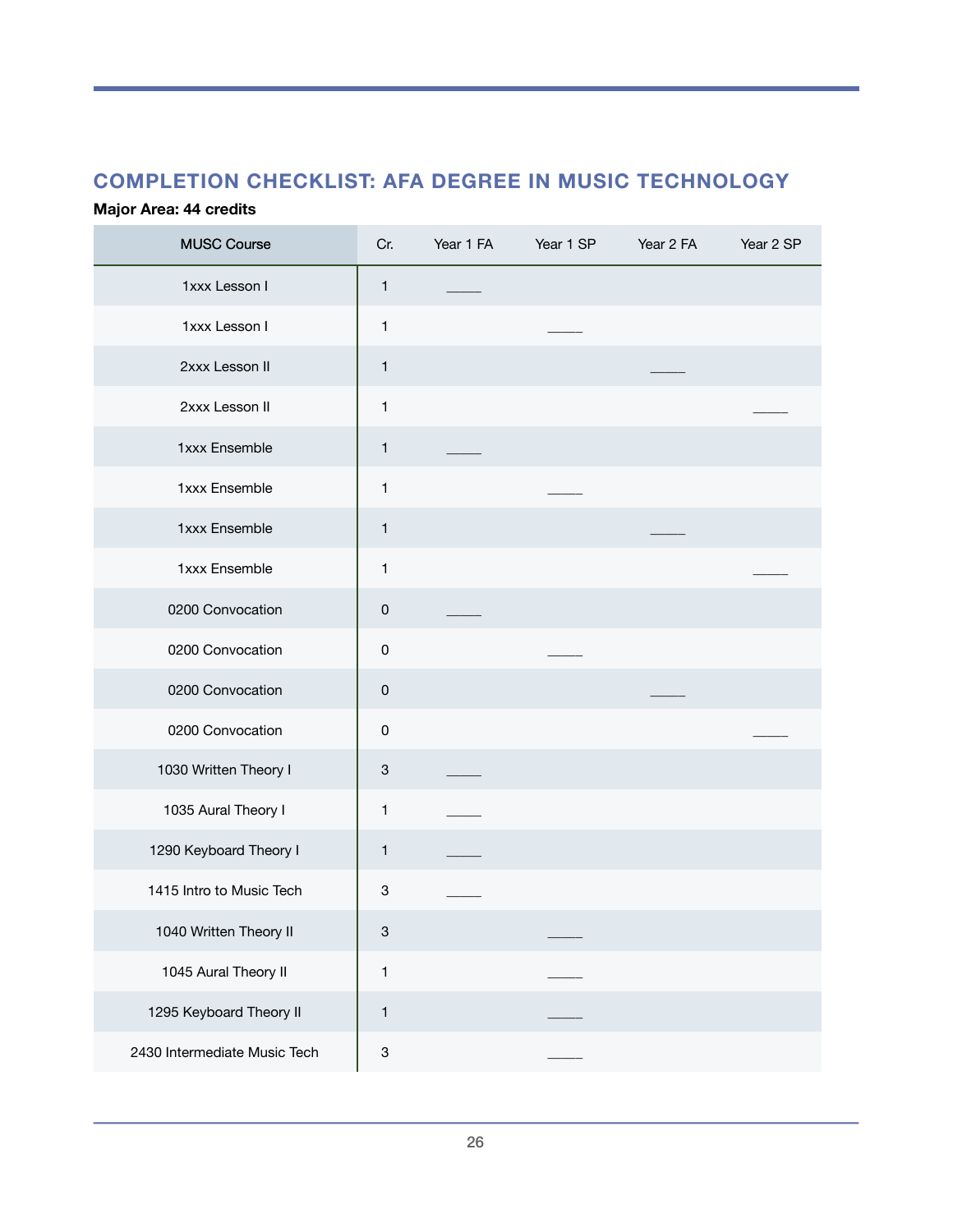| <b>MUSC Course</b>                    | Cr.            | Year 1 FA | Year 1 SP | Year 2 FA | Year 2 SP |
|---------------------------------------|----------------|-----------|-----------|-----------|-----------|
| 2050 Music History Survey I           | 3              |           |           |           |           |
| 2410 Techniques for Live Sound        | $\overline{2}$ |           |           |           |           |
| 2445 Topics in Music Tech             | 1              |           |           |           |           |
| 2480 Intro to Music Industry Studies  | 2              |           |           |           |           |
| <b>xxxx Cultural Context Elective</b> | 3              |           |           |           |           |
| 1070 Composition                      | $\overline{2}$ |           |           |           |           |
| 2055 Music History Survey II          | 3              |           |           |           |           |
| 2500 Music Portfolio                  | $\overline{2}$ |           |           |           |           |
| xxxx Professional Exploratory Elect.  | $\overline{2}$ |           |           |           |           |

### **General Education Studies: 16 credits**

| <b>MUSC Course</b>            | Cr. | Year 1 FA | Year 1 SP | Year 2 FA | Year 2 SP |
|-------------------------------|-----|-----------|-----------|-----------|-----------|
| ENGL 1010 English I           | 3   |           |           |           |           |
| Adv. Writing Requirement      | 3   |           |           |           |           |
| <b>Basic Math Requirement</b> | 3   |           |           |           |           |
| Government Requirement        | 3   |           |           |           |           |
| Science Requirement           | 4   |           |           |           |           |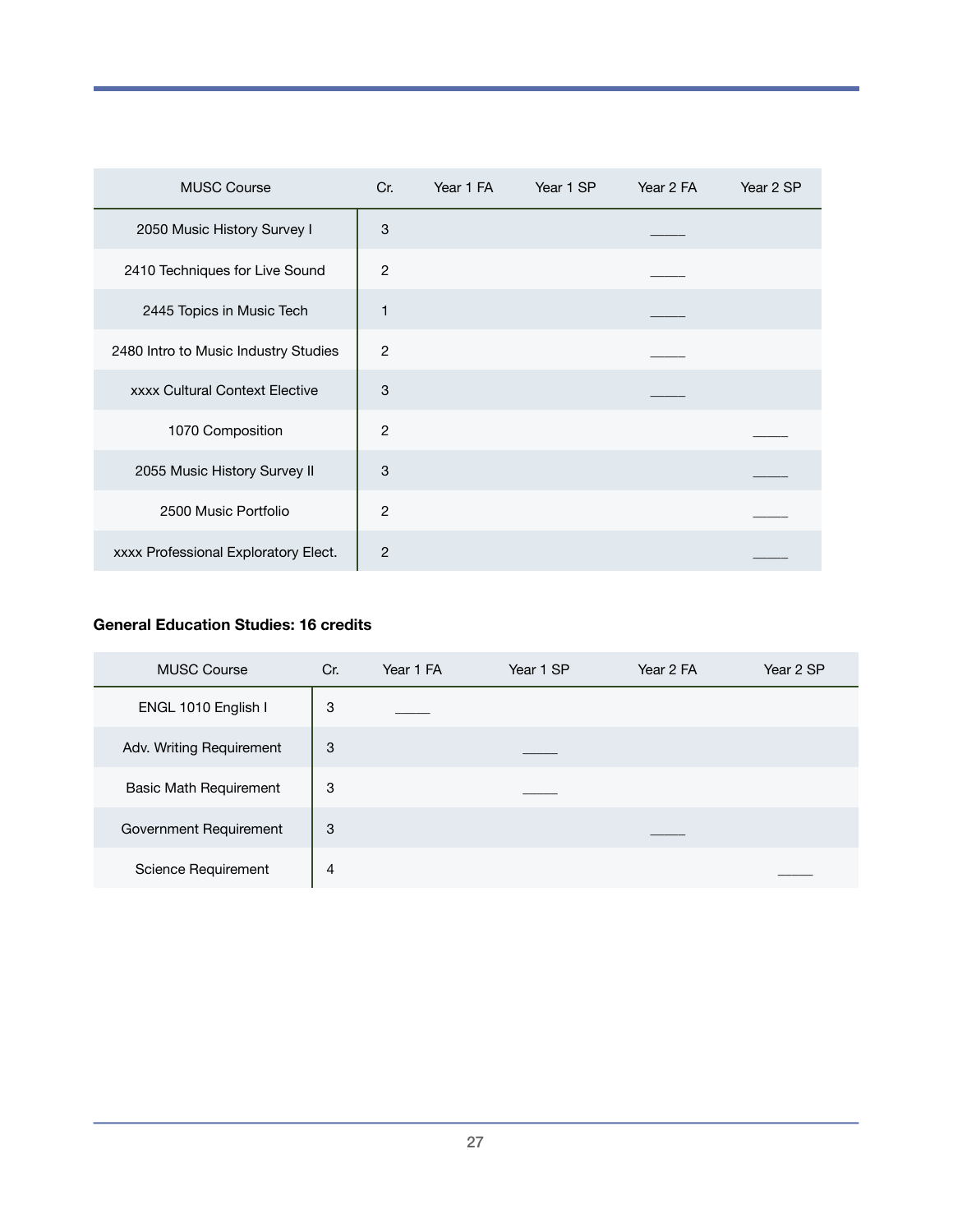# **COMPLETION CHECKLIST: CERTIFICATE OF COMPLETION IN MUSIC TECHNOLOGY**

#### **Major Area: 10 credits • Electives: 5 credits**

#### **Two-Year Option:**

| <b>MUSC Course</b>             | Cr.            | Year 1 FA | Year 1 SP | Year 2 FA | Year 2 SP |
|--------------------------------|----------------|-----------|-----------|-----------|-----------|
| 1xxx Music Literacy Elective*  | 3              |           |           |           |           |
| 1415 Intro to Music Tech       | 3              |           |           |           |           |
| 2430 Intermediate Music Tech   | 3              |           |           |           |           |
| 1xxx Creative Elective**       | $\overline{2}$ |           |           |           |           |
| 2410 Techniques for Live Sound | $\overline{2}$ |           |           |           |           |
| 2500 Music Portfolio           | $\overline{2}$ |           |           |           |           |

#### **One-Year Option:**

| <b>MUSC Course</b>             | Cr.            | Year 1 FA | Year 1 SP |
|--------------------------------|----------------|-----------|-----------|
| 1xxx Music Literacy Elective*  | 3              |           |           |
| 1415 Intro to Music Tech       | 3              |           |           |
| 1xxx Creative Elective**       | $\overline{2}$ |           |           |
| 2430 Intermediate Music Tech   | 3              |           |           |
| 2410 Techniques for Live Sound | 2              |           |           |
| 2500 Music Portfolio           | $\overline{2}$ |           |           |

\* Students may choose between MUSC 1010 Music Fundamentals or MUSC 1030 Written Theory I.

\*\* Students may choose between MUSC 1070 Composition or MUSC 1272 Songwriting.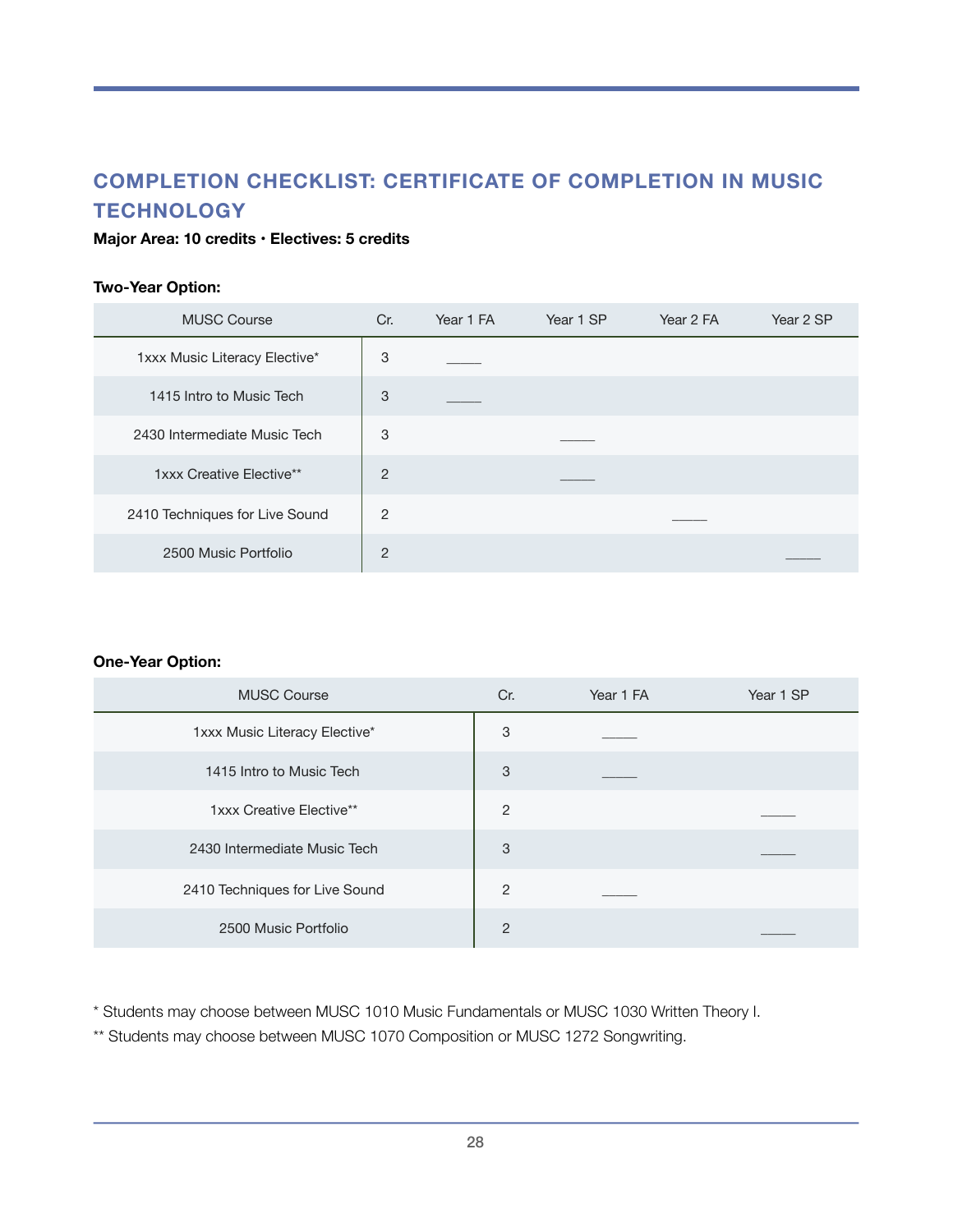# <span id="page-28-0"></span>DEPARTMENT OF MUSIC COURSE ROTATION CALENDAR

These anticipated course offerings are presented here for use in planning student course schedules.

The projected course offerings may change depending on demand, staffing, and/or curriculum revisions. Check with your advisor for the latest information.

**Applied lessons:** 1000-level music major lessons for all instruments are offered each fall. Spring semester 1000 level and fall and spring 2000-level instruments are offered as needed.

**Ensembles:** Baroque Ensemble, Chamber Choir, Collegiate Chorale, Flute Choir, Jazz Combo, Jazz Ensemble, Symphony Orchestra, and Wind Ensemble are offered each fall and spring semester. Other ensembles are offered as needed.

| <b>Course #</b><br>(MUSC) | <b>Title</b>                | <b>FA19</b>  | <b>SP20</b>    | <b>SU20</b> | <b>FA20</b>  | <b>SP21</b>    | <b>SU21</b> | <b>FA21</b>    | <b>SP22</b>  |
|---------------------------|-----------------------------|--------------|----------------|-------------|--------------|----------------|-------------|----------------|--------------|
| 0200                      | Convocation                 | $\mathsf{X}$ | X              |             | X            | $\mathsf{x}$   |             | $\times$       | $\times$     |
| 1000                      | Intro to Music              | $\mathsf{X}$ | $\mathsf{X}$   |             | X            | $\mathsf{X}$   |             | X              | $\mathsf X$  |
| 1010                      | <b>Foundations of Music</b> | $\mathsf{x}$ | $\mathsf{x}$   |             | $\mathsf{X}$ | $\pmb{\times}$ |             | $\pmb{\times}$ | $\mathsf{X}$ |
| 1025                      | Intro to Music Ed           |              |                |             |              | $\mathsf{X}$   |             |                |              |
| 1027                      | Intro to Mus Therapy        |              | $\mathsf{x}$   |             |              |                |             |                | $\mathsf{X}$ |
| 1030                      | Written Theory I            | $\mathsf{X}$ |                |             | $\times$     |                |             | $\times$       |              |
| 1035                      | Aural Theory I              | $\mathsf{x}$ |                |             | $\mathsf{X}$ |                |             | $\pmb{\times}$ |              |
| 1040                      | Written Theory II           |              | $\mathsf{X}$   |             |              | $\mathsf{X}$   |             |                | $\mathsf X$  |
| 1045                      | Aural Theory II             |              | $\pmb{\times}$ |             |              | $\pmb{\times}$ |             |                | X            |
| 1070                      | Composition                 |              | $\pmb{\times}$ |             |              |                |             |                | $\mathsf X$  |
| 1072                      | Songwriting                 |              |                |             |              | $\mathsf X$    |             |                |              |
| 1290                      | Class Piano I               | $\mathsf{x}$ |                |             | $\mathsf{X}$ |                |             | $\mathsf{X}$   |              |
| 1295                      | Class Piano II              |              | $\mathsf{x}$   |             |              | $\mathsf X$    |             |                | X            |
| 1415                      | Intro to Music Tech         | $\mathsf{x}$ | $\mathsf{X}$   |             | $\mathsf{X}$ | $\mathsf{X}$   |             | X              | $\mathsf{X}$ |
| 1425                      | History of Rock             |              |                |             | X            |                |             |                |              |
| 1428                      | History of Jazz             | $\mathsf{X}$ |                |             |              |                |             | X              |              |

#### **1000-LEVEL COURSES**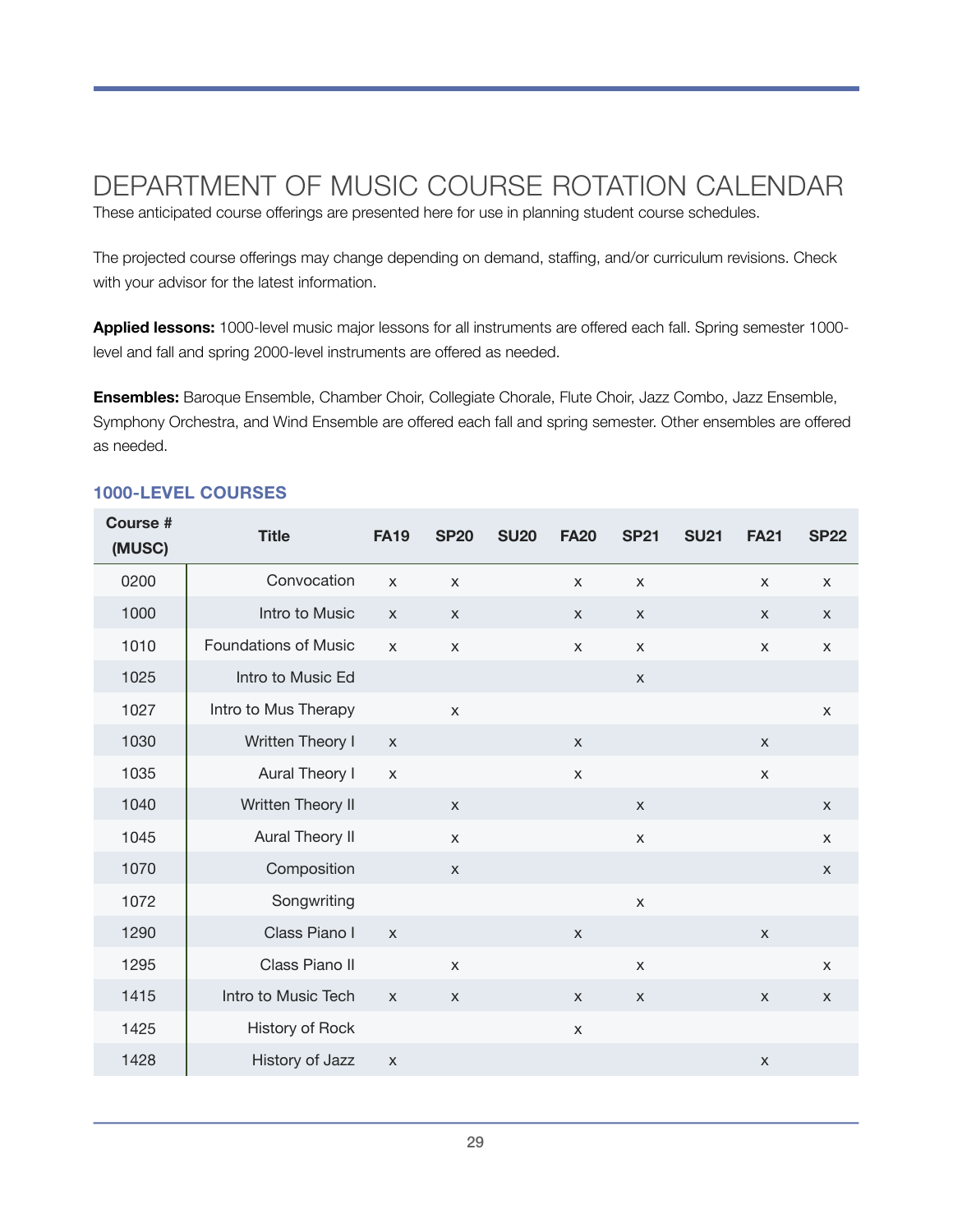### **2000-LEVEL COURSES**

| <b>Course #</b><br>(MUSC) | <b>Title</b>           | <b>FA19</b>  | <b>SP20</b>               | <b>SU20</b>               | <b>FA20</b>  | <b>SP21</b>               | <b>SU21</b>  | <b>FA21</b>               | <b>SP22</b>  |
|---------------------------|------------------------|--------------|---------------------------|---------------------------|--------------|---------------------------|--------------|---------------------------|--------------|
| 2025                      | Intro to World Music   |              |                           | $\boldsymbol{\mathsf{X}}$ |              |                           | $\mathsf{X}$ |                           |              |
| 2290                      | Class Piano III        | $\mathsf{x}$ |                           |                           | $\mathsf{X}$ |                           |              | $\boldsymbol{\mathsf{X}}$ |              |
| 2295                      | Class Piano IV         |              | $\mathsf{X}$              |                           |              | $\mathsf{x}$              |              |                           | $\mathsf{X}$ |
| 2320                      | Diction for Singers I  | $\mathsf{X}$ |                           |                           | $\mathsf{X}$ |                           |              | $\mathsf{x}$              |              |
| 2325                      | Diction for Singers II |              | $\mathsf{X}$              |                           |              | $\mathsf{x}$              |              |                           | $\mathsf{x}$ |
| 2395                      | Piano Prof. Exam       |              | $\mathsf{x}$              |                           |              | $\mathsf{x}$              |              |                           | $\mathsf{x}$ |
| 2430                      | Intermed. Music Tech   |              | $\mathsf{X}$              |                           |              | $\mathsf{x}$              |              |                           | $\mathsf{x}$ |
| 2445                      | Topics in Music Tech   | $\mathsf{X}$ | $\mathsf{X}$              |                           | $\mathsf X$  | $\mathsf{X}$              |              | $\mathsf{X}$              | $\mathsf{X}$ |
| 2480                      | Intro to Music Ind.    | $\mathsf{X}$ |                           |                           | $\mathsf{x}$ |                           |              | $\times$                  |              |
| 2500                      | Music Portfolio        |              | $\boldsymbol{\mathsf{X}}$ |                           |              | $\boldsymbol{\mathsf{X}}$ |              |                           | $\mathsf{X}$ |